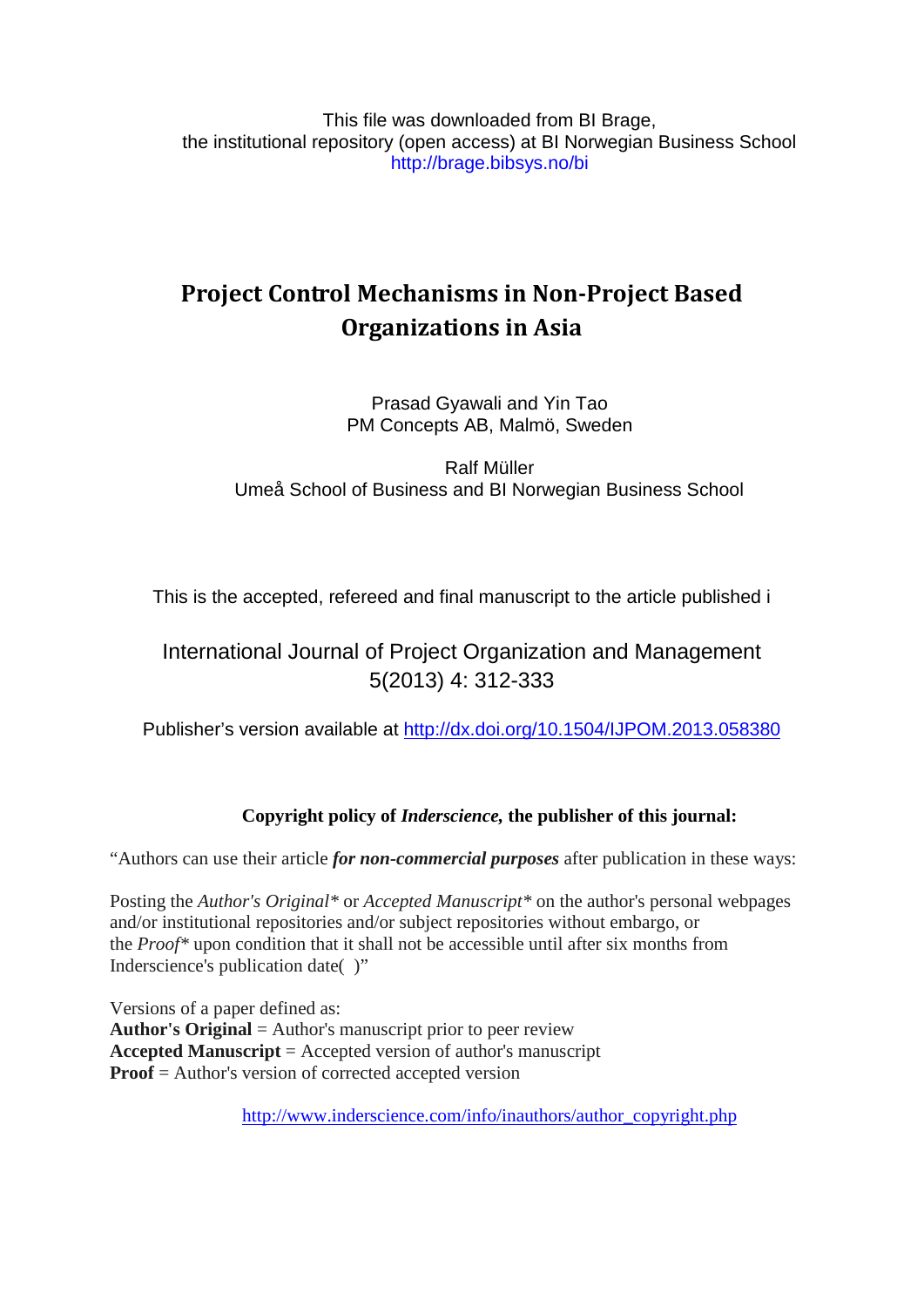# **Project Control Mechanisms in Non-Project Based Organizations in Asia**

*by*

*Prasad Gyawali*

*Yin Tao*

*Ralf Müller*

# **Authors contact details**

Prasad Gyawali PO Box 122, Patan Dhoka Lalitpur Nepal

Tel: +977-(1)5536216<br>E-mail: prasadgy@hotmail.com

Dr Ralf Müller Professor BI Norwegian Business School Sjöbogatan 10 212 28 Malmö Sweden<br>Tel:  $+46-(0)40-68-91-312$ 

# **Corresponding author**

Dr Ralf Müller Professor BI Norwegian Business School Sjöbogatan 10 212 28 Malmö Sweden<br>Tel:  $+46-(0)40-68-91-312$ E-mail: ralf.mueller@pm-concepts.com

E-mail: ralf.mueller@pm-concepts.com

Yin Tao Freelance Consultant 45 Tulare Dr. Aliso Viejo, CA 92656 U.S.A.

E-mail: [lovepeach415@hotmail.com](mailto:lovepeach415@hotmail.com)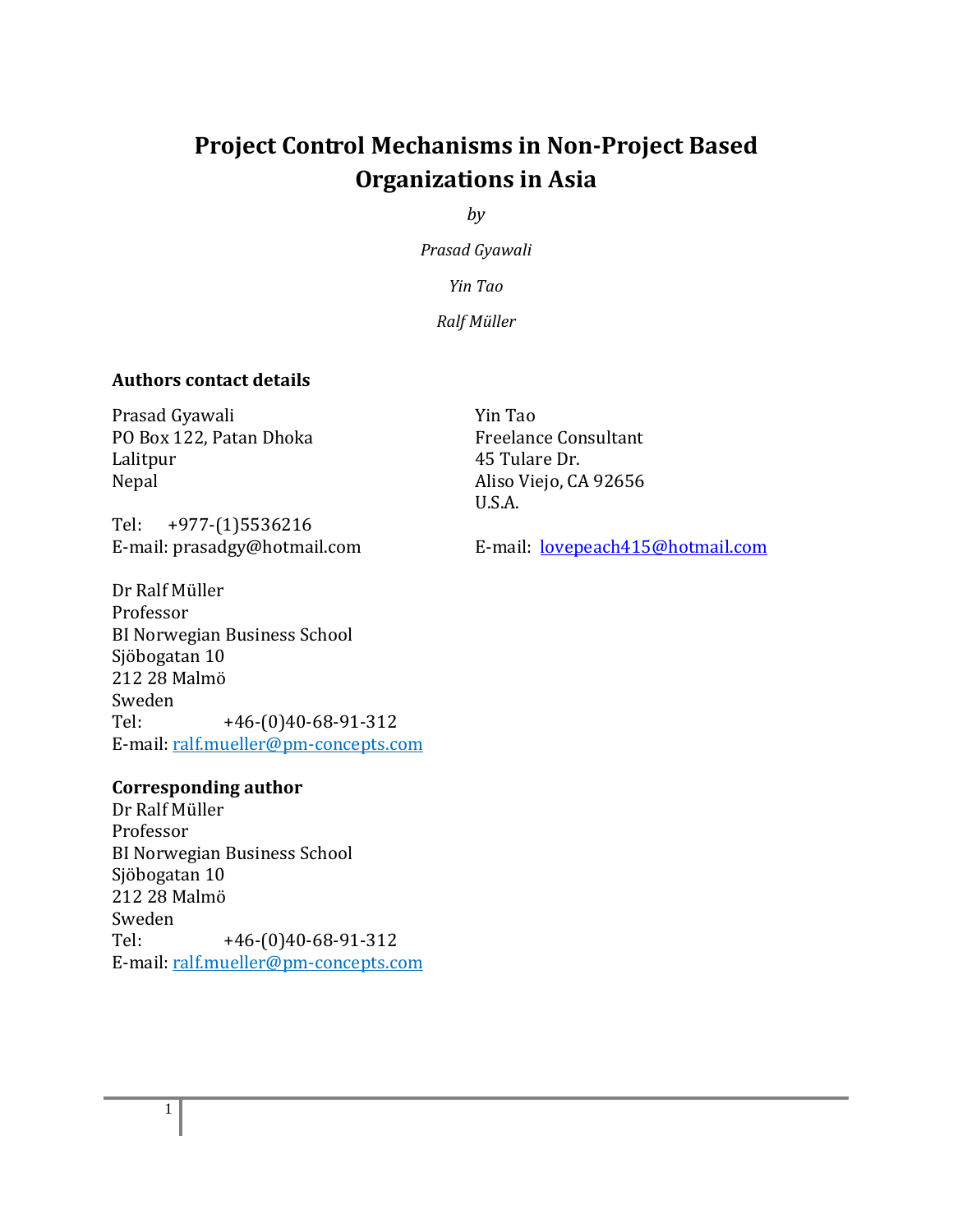#### **ABSTRACT**

Projects play a key role in implementing strategy. Organizations of all kinds implement projects. As the importance of the projects grow, their monitoring and controlling becomes crucial for strategy achievement. However, non-project based organizations lack distinctive project management approaches, their projects are controlled and monitored by the inherent control system of the functional organization. Several studies highlighted the variance in organizational control mechanisms. However, there is a dearth of these studies done in the context of project. One recent study done by Nieminen and Lehtonen (2008) however, done in a program context and focusing on organizational change revealed three organizational control mechanisms and 23 control tools being used in four case programs. Building on studies outlining the need for a contingency between project type and project management approach, this study focuses on understanding how the control mechanisms vary across different types of projects executed by nonproject based organizations employing the project classification developed by Turner and Cochrane (1993).

A qualitative study employing semi-structured interviews was conducted with nine project managers of seven companies from China and Nepal. The study revealed the dominance of distinct organizational control mechanisms contingent on type of project, even though there was presence of all types of organizational control mechanisms in the sampled projects. Furthermore, the application of the control tools within a control mechanism varied across projects of similar type. Results are important for organizations with little project orientation in order to align their control mechanisms to the types of projects they have.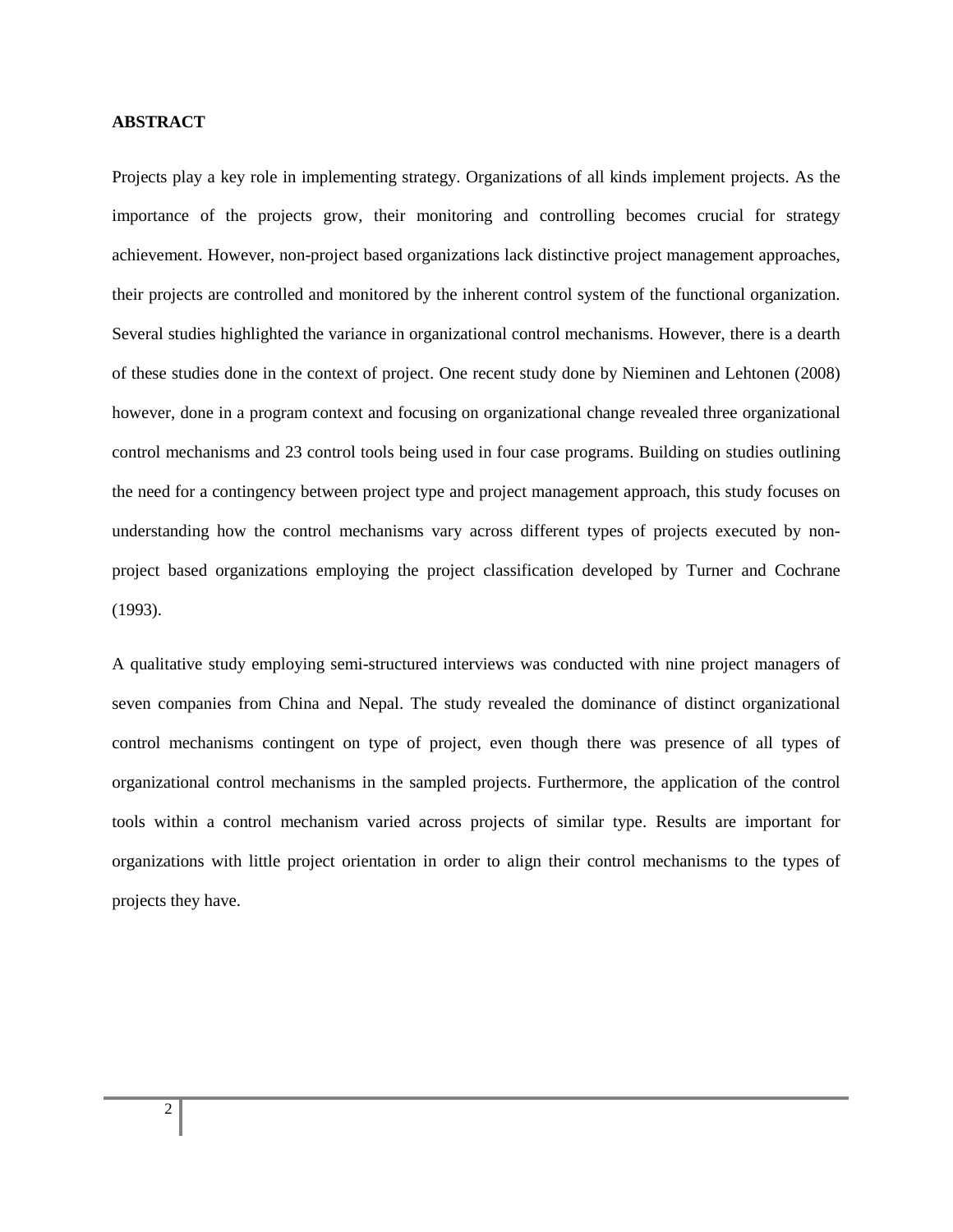#### **INTRODUCTION**

Organizations operate within and are influenced by their respective environment (Aguilar, 1967). Rapidly changing environments bring about different challenges for organizations to maintain their position. Scholars have argued for various factors to help organizations to maintain their competiveness in the long run, this includes leadership skills, pace of innovations, entrepreneurial spirit, intrapreneurial setup and others (Rogers, 1983; Yukl, 1989; Pinchot and Pellman, 1999). In this context the temporary organization that is a project was considered as vehicle to bring about a change as demanded under the changing environmental context **(**Carter, 1986; Thomas, 1990; Kerzner, 1995; Atkinson, 1999; Bryde, 2003; Hillson, 2003; Vidal & Marle, 2008; Turner & Müller, 2003; Lundin & Söderholm, 1995). Turner (1999) highlights the need for projects as way for effectively handling these challenging situations. His notion of projects as building blocks for the design and execution of strategies is similar to the views raised by Reiss (1998), Hauc & Kovac (2000), Kloppenborg and Opfer (2002), Gardiner (2005), Jugdev and Müller (2005), Turner and Müller (2003) and Soderlund (2005). In this regard, Kerzner (1995) views projects as a powerful means to implement an organization's capability to enhance their quality, as well as to enrich value of what is delivered to customers.

Within this paper project has been defined in accordance with Turner and Müller (2003, p. 7):

*A project is a temporary organization to which resources are assigned to undertake a unique, novel and transient endeavor managing the inherent uncertainty and need for integration in order to deliver beneficial objectives of change*.

With projects focusing on change, it can be inferred the importance of projects for organizations to sustainably maintain their strategic position. In fact, many organizations do implement projects. The Project Management Institute (PMI®) refers in their Guide to the Project Management Body of Knowledge (PMI, 2004, p. 27) to the project-based organization as either being driven by implementing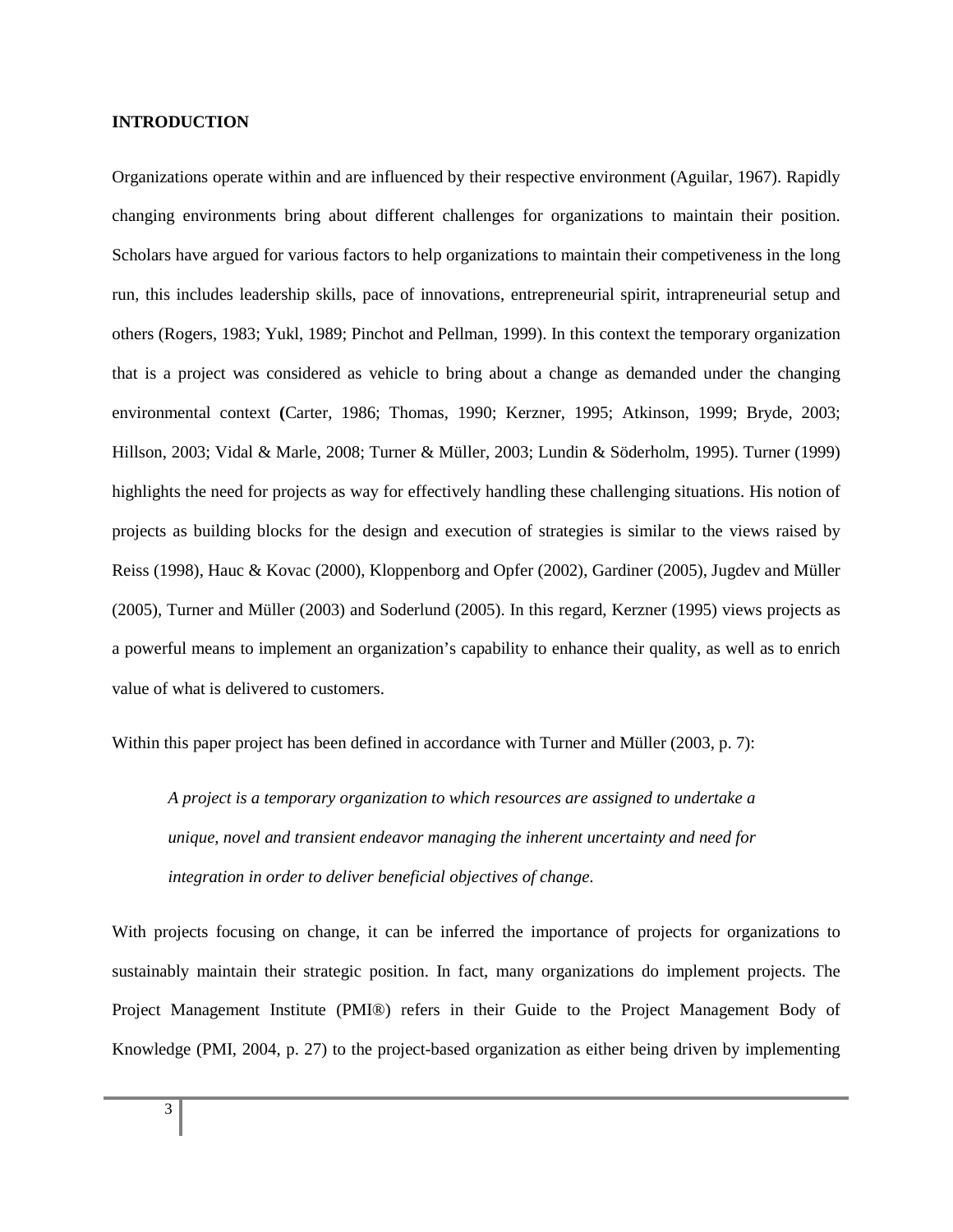projects for its revenue generation, or having adopted management by projects whereby the management system in place complements the project management process.

Müller (2009) showed that organizations with focus on operational processes require different governance and control structures than project-based organizations. Differences were especially found in the critical aspect of project controlling. Project-based organizations apply dedicated controlling techniques, devised from project governance structures and project management methodologies (Müller, 2009). However, non-project-based organizations can be assumed to lack project related governance, and their controlling functions are governed by the organizational control mechanism in the absence of a standard project management process. Further, even as these types of organizations do projects of various types, the function of the control mechanism varies according to the project context as indicated in several studies (Payne and Turner, 1999; Shenhar, 2001; Müller and Turner, 2007; Müller, 2009; Crawford *et al*, 2006).

The aim of the present study is to identify whether specific types of projects, executed in non projectbased organizations, require specific control mechanisms in order to be controlled and monitored effectively. This leads to our research question:

# *How do organizational control mechanisms vary across different types of projects in nonproject-based organizations?*

The unit of analysis is the organizational control mechanism. Assuming that project management varies across cultures (Müller and Turner, 2005, 2007; Müller *et al*, 2009) the focus of this study is on China and Nepal, as these countries are perceived to be of lesser project orientation than for example North America or Europe (Pant *et al*, 1996; Chen and Partington, 2004). For that a series of case studies was conducted, covering nine different projects.

The following section reviews the literature, followed by the research propositions. After that the methodology is briefly explained, which is followed by the analysis and discussion of our findings. The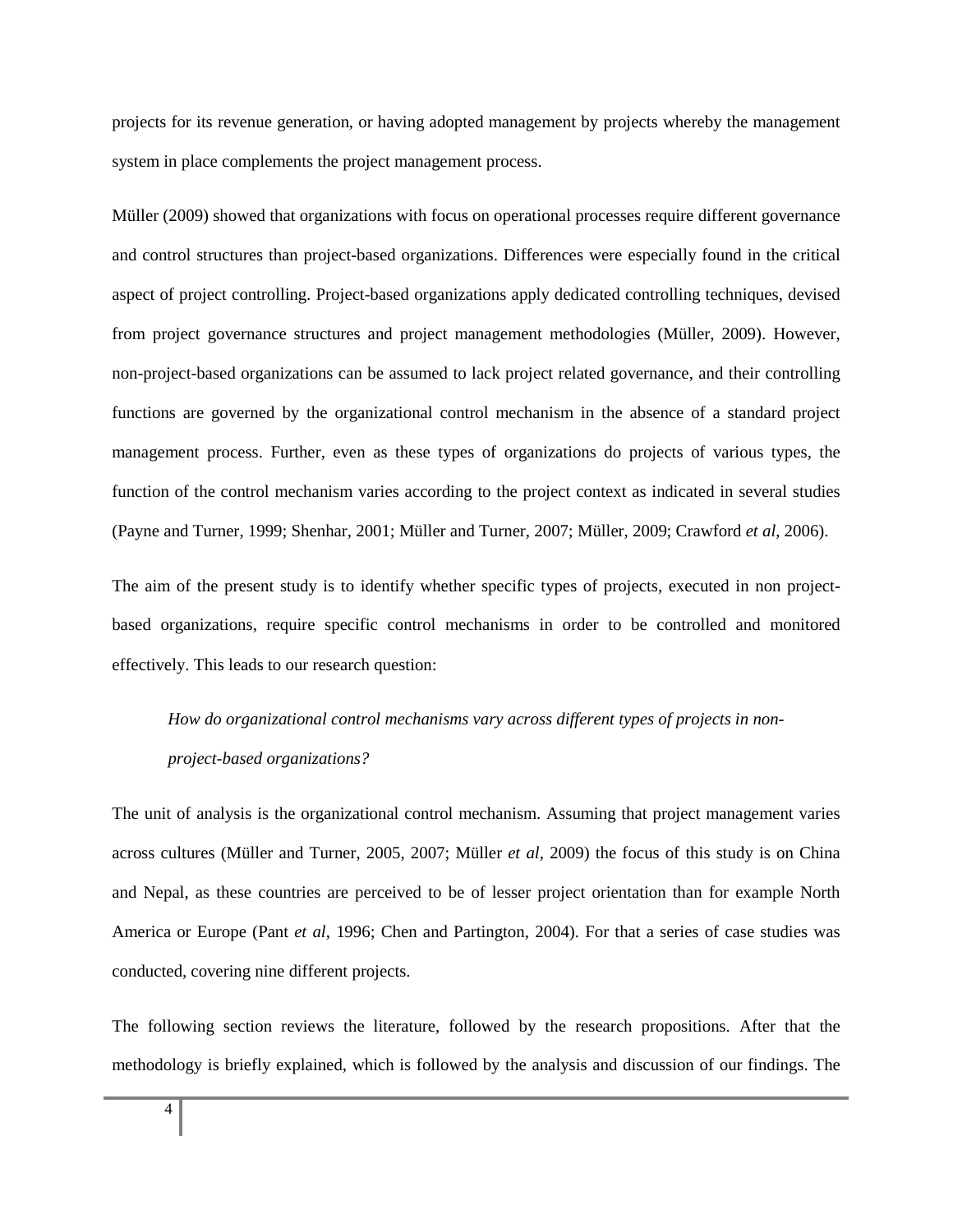final part of this study includes the conclusions, managerial and theoretical implications as identified while conducting this study.

# **LITERATURE REVIEW**

Our literature review was based on the following categories:

- Non-project based organization and its distinction from project based organization
- Organizational control and its related control mechanisms
- Project control tools
- Project classification

These categories will be reviewed in the following.

# *Non-Project Based Organization*

Hobday (2000) confirms the above listed view of PMI (2004) in terms of project-based organizations, whereby he highlights the role of projects as a business function carried out in a functional or matrix form of organization. Bredin (2008) while conducting her research on Human Resource Management in project-based organizations identified the following basic features:

- Projects evolve as the core activities for organizations
- Project work is regarded as routine rather than exception
- Temporary projects are embedded in the organizational framework

Duncan (1996, p.17) categorized non-project based organizations rarely having effective management systems designed to support the project's requirement, while in project-based organizations, projects are the revenue driver of the organization. Kerzner (2003) also has similar opinion, however he distinguishes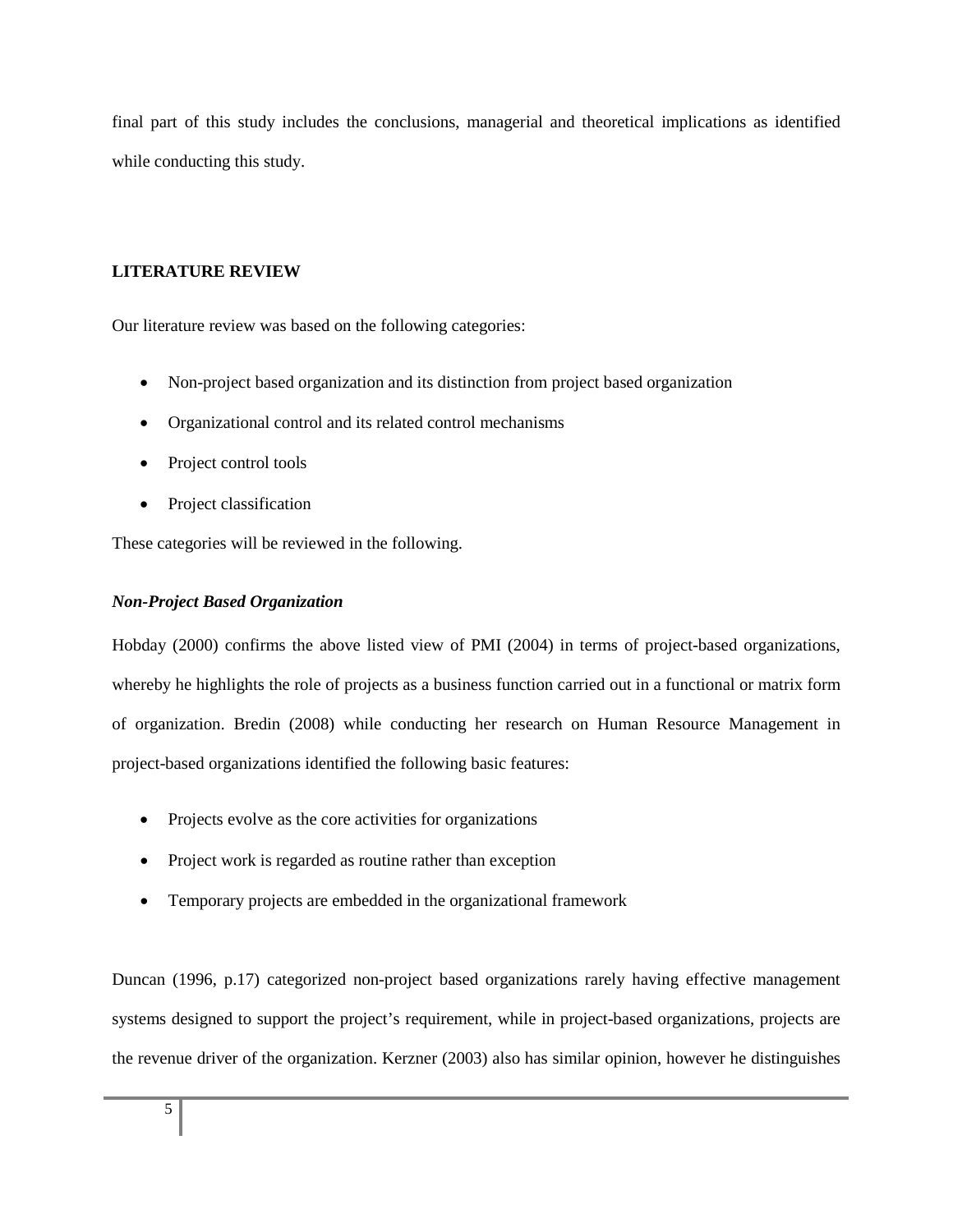organization as project driven and non-project driven, where in non-project driven organization few projects are implemented where there is significant dependency on third party for project management expertise. There is also the perception that because projects in non-project based organizations are driven by their operational hierarchy and the personnel involved have lower project management skills, managing projects becomes difficult and often gets delayed (Duncan, 1996; Kerzner, 2003; Stankevičienė *et al,* 2007).

Non-project-based organizations do not predominantly or entirely base their business on projects. Work routines in these organizations are often stable and not necessarily tailored for each unit of output. Routines are established and refined over a longer period of time. Structures in these organizations are often aligned to traditional line-functions, such as marketing, R&D, manufacturing etc. and projects are rarely "cutting" across these boundaries (Bresnen, Goussevskaia & Swan, 2004). Turner and Keegan (2001) trace the success of this type of organization back to orthodox economic thinking which sees an organization as a production function which is organized along a single model or structure in the sense of Fayol (1949). This structure allows then, among others, for efficient policy setting, creation of governance mechanisms, and of control of operations. The functional (non-project) form of organization performs this function efficiently due to the repetitive nature of their production outcome. Contrarily, Turner and Müller (2003) showed project-based organizations use temporary organizations (i.e. projects) as their production function, which act as:

- *Agency for change*: Projects are the vehicle to bring about change in an organization. The project manager acts as a CEO of this temporary organization.
- *Agency for resource utilization*: Resources are assigned to projects on a temporary basis. This results in productive use of resources and they contribute to their line organization's objectives, for example those objectives for resource utilization.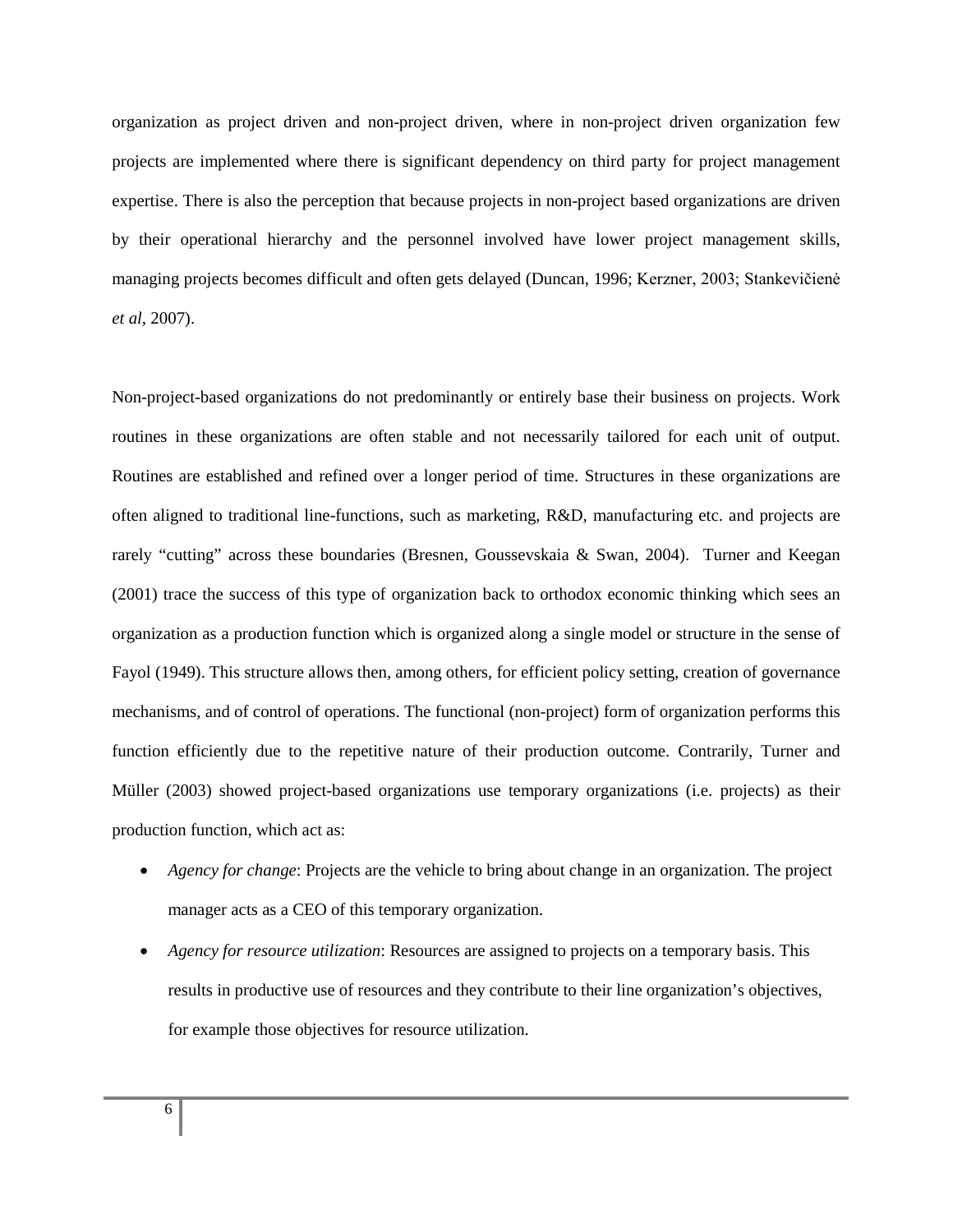*An agency for managing risk:* The project form of organization is perceived as the best way of minimizing the risk in executing unique, transient and novel endeavors. The perspective of the project as an agency for managing risk has the least potential for conflict.

This identifies projects as one of the driving forces for change in and through project-based organizations. However, projects in non-project based organizations can hardly be a driving force, as they are embedded in the operations of the organization. With the operational processes not being in accord with the project management processes, the project management practices in non-project based organizations should be different from those in project-based organizations. Keeping this point in mind, reviewing the organizational control mechanisms originating from the traditional management perspective has been opted to understand the controlling and monitoring of projects in non-project based organizations.

#### *Overview of Organizational Control Mechanisms*

Research on control mechanisms has its roots in the non-project-based organizations. Kirsch (1996) indicates that organizational control is exercised through control mechanisms, which have been generally recognized as critical for organizations to achieve their objectives. However, Ouchi's (1977, 1978, 1979, & 1980) contribution to the study dominates the field, where he focuses on control through market, bureaucracy (including behavior and output) and clan. Others, like Bandura (1977), Mills, (1983), Ashford & Tsui (1991), and Kirsch (1996) identified self-control as a further controlling mechanism. The following section deals with all these aspects of organizational control mechanisms.

#### *Organizational Control Mechanisms as Market, Bureaucratic, Clan and Self-Control*

Ouchi's (1979) view has dominated organizational control mechanism theory with the three fundamentally different mechanisms namely – market control, bureaucratic control and clan control.

Market control emphasizes the use of external market mechanisms such as price competition and relative market share to establish standards used in the control system to precisely measure and reward individual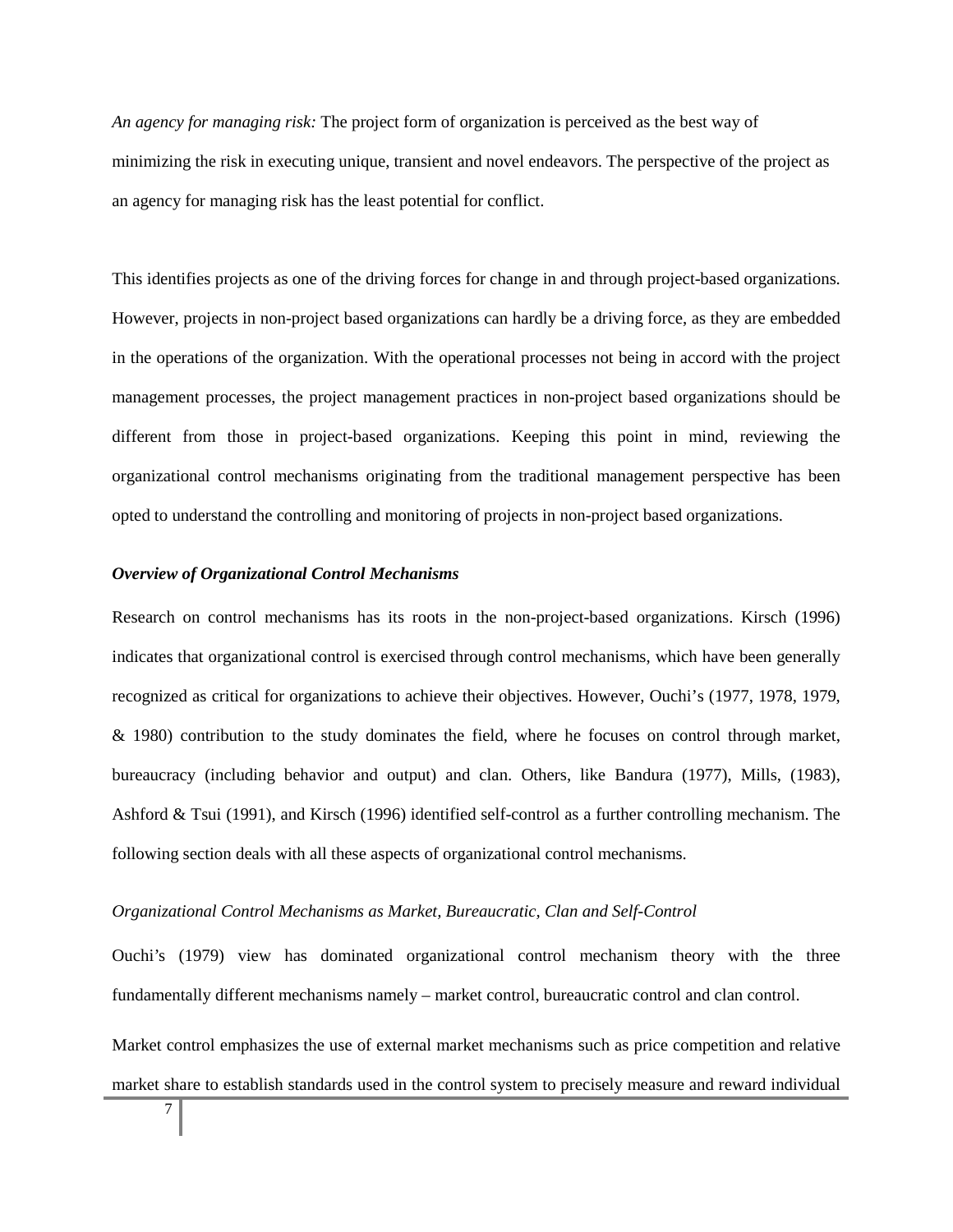contributions (Ouchi, 1979). As a pure model, a market is a very efficient mechanism of control in which prices convey all the information necessary for efficient decision-making (Ouchi, 1977). Market control also allows competition between actors, which itself works as a control measure.

Bureaucratic control focuses on organizational authority and relies on a mixture of close evaluation with a socialized acceptance of common objectives, rules, regulations procedures and policies (Ouchi, 1979). Actually, it was Weber (1947), who first forwarded a theory of bureaucratic control or bureaucratic structure. Conforming closely to the bureaucratic model described by Weber (1947), Ouchi (1979) addressed the notion that bureaucratic control is based on close personal surveillance and direction of subordinates by superiors prescribed by quantitative and qualitative rules, where the rule acts as an arbitrary standard for making comparisons. Thus, bureaucratic control is to control either the behavior of people or the outcome of the work (Nieminen and Lehtonen, 2008). Ouchi (1978) further suggested that behavior control diminishes when compared to output control due to the differences in transmission of control within an organization. Nonetheless, the choice of control strategy requires knowledge of the process of transforming input to output and the ability to measure these outputs. Perfect knowledge of the transformation process would suit behavior control, while outcome control is applied when desired results are measurable.

Clan control relies upon a relatively complete socialization process of regulated behavior through shared values, norms, traditions, rituals and beliefs of the organizational culture. This effectively eliminates the goal incongruence between individuals in an organization (Ouchi, 1978). Ouchi (1980) describes a clan as any group of individuals who have common goals and who are dependent on each other. Compared with bureaucratic control, clan control is implemented under imperfect knowledge of the transformation process and outcomes are difficult to measure and evaluate.

Self-management has been claimed as an internal control mechanism by a growing number of scholars (Bandura, 1977; Schelling, 1978; Luthans & Davis, 1979; Mills, 1983; Erez & Kanfer, 1983; Manz &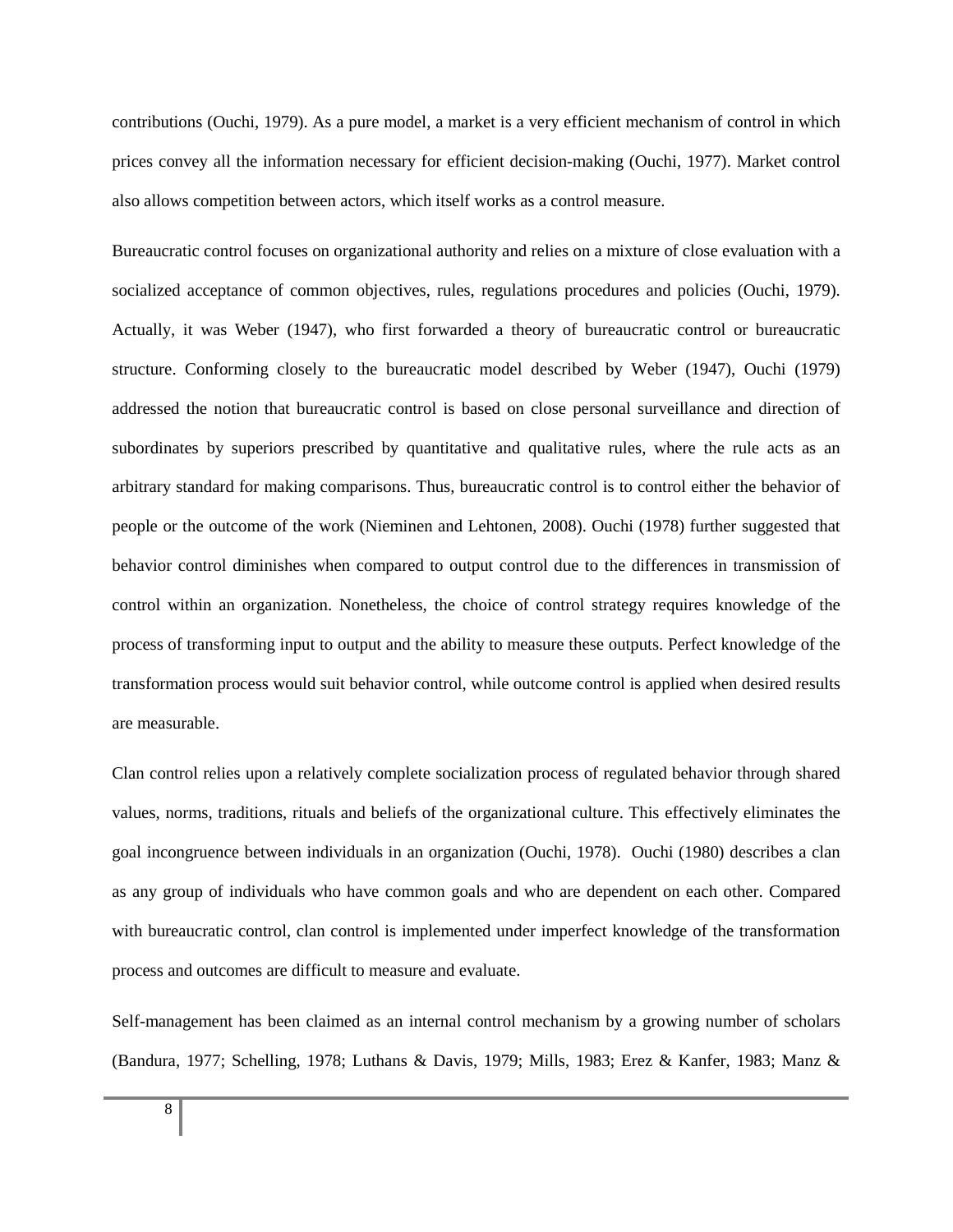Sims, 1987; Ashford & Tsui, 1991). Under self-management mechanisms, individual cognitive maps are changed and organized to comply with the values and beliefs of organizations, contingent behaviors adjusted individuals to their organizations' goals (Leifer and Mills, 1996),

Kirsch (1996) modified Ouchi's original framework to retain behavior and outcome control, which stem from bureaucratic control, while she dismissed market control and included self-control. She suggested that organizational control includes formal and informal control in the form of bureaucratic, clan and selfcontrol.

## *Application of Organizational Control Mechanisms in the context of programs*

Nieminen and Lehtonen (2008) produced a new framework of control mechanisms, which addresses project/program settings and is based on the work of Ouchi (1979) and Kirsch (1996). It is presented through three control mechanisms: bureaucratic control, clan control and self-control. They investigated several case programs with a significant information system component aiming for organizational change. They listed 23 control tools and categorized them into different control mechanisms to identify the relationships between the potential tools and different control mechanisms, and considered their applicability in the change program context as shown in *Table 1*.

#### *The relationship between control mechanisms*

Ouchi (1979) illustrated that the different mechanisms themselves overlap in organizations and could occur in various combinations. Nieminen and Lehtonen (2008) showed the complementary role of these mechanisms instead of their substituting role. Leifer and Mills (1996) emphasized the integration between the different controls and suggested that the control mechanisms are neither dependent nor separated. This indicates a variance in the effect control mechanisms have in non-project-based compared to projectbased settings.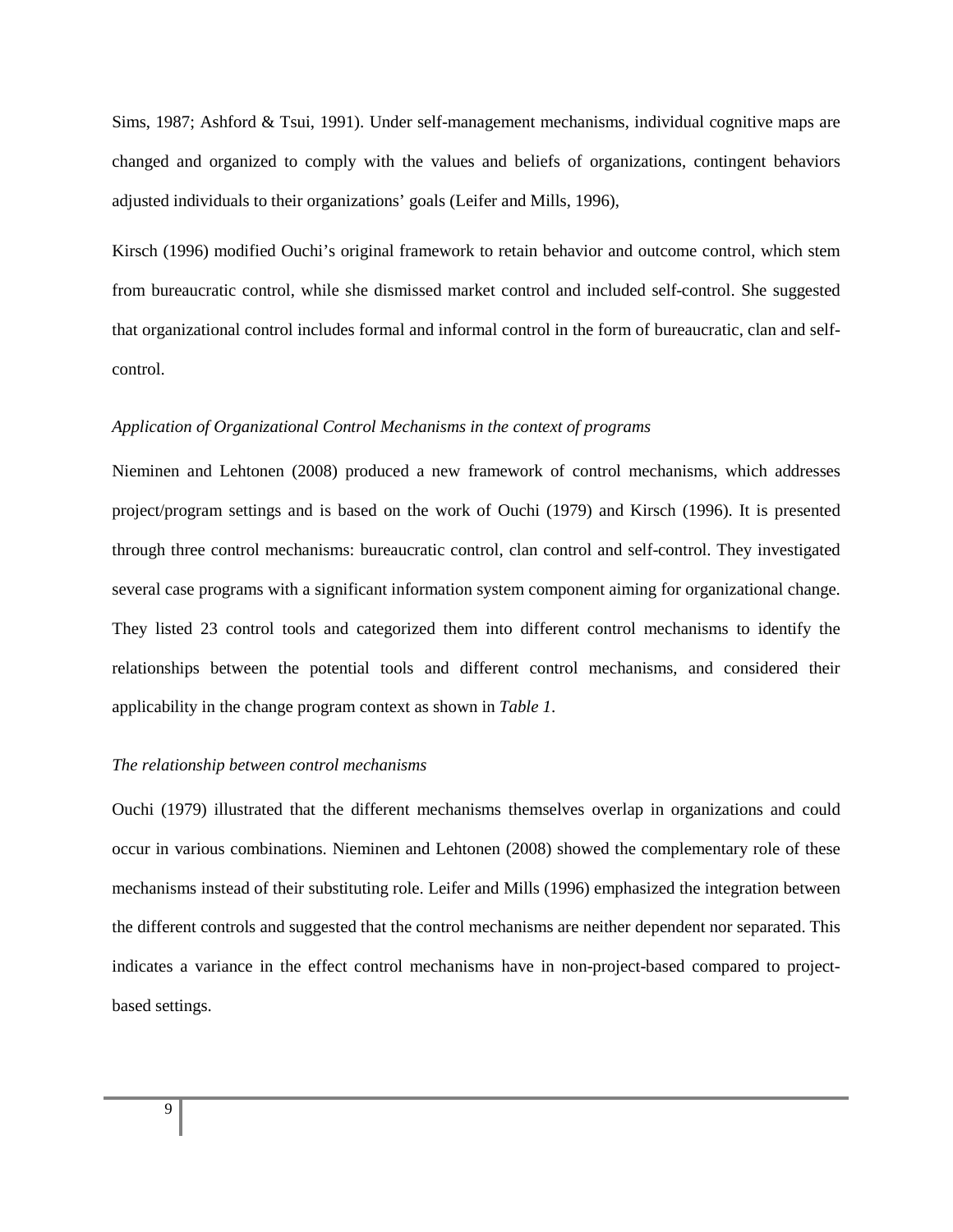|            | Control mode                                                 |                             |                                                    |  |  |  |
|------------|--------------------------------------------------------------|-----------------------------|----------------------------------------------------|--|--|--|
|            | <b>Bureaucratic control</b>                                  | <b>Clan control</b>         | Self-control                                       |  |  |  |
| Control    | I Boundary mechanisms                                        | I Beliefs mechanisms        | I Autonomy, three levels                           |  |  |  |
| mechanisms | - Rules, directives                                          | - Mission statement         | - Decision power on daily matters of the project   |  |  |  |
|            | -Codes of conduct                                            | - Vision                    | - Decision power on working methods of the project |  |  |  |
|            | -Operation limits                                            | - Core values               | - Decision power on project goals                  |  |  |  |
|            | -Operating directives                                        |                             |                                                    |  |  |  |
|            | Il Diagnostic mechanisms                                     | Il Interactive mechanisms   |                                                    |  |  |  |
|            | - Project plans                                              | - Project manager selection |                                                    |  |  |  |
|            | - Budgets, monitoring on spending                            | - Training                  |                                                    |  |  |  |
|            | - Human resource allocation                                  | - Discussions               |                                                    |  |  |  |
|            | - Schedules                                                  | - Informal events           |                                                    |  |  |  |
|            | - Goal setting                                               | - Team control              |                                                    |  |  |  |
|            | - Performance measurement<br>- Goal oriented working culture |                             |                                                    |  |  |  |
|            | - Incentives, bonuses, pay by results                        |                             |                                                    |  |  |  |
|            | - Reporting                                                  |                             |                                                    |  |  |  |
|            | - Formal meetings                                            |                             |                                                    |  |  |  |
|            | - Personal surveillance                                      |                             |                                                    |  |  |  |
|            | - Surveillance through other informants                      |                             |                                                    |  |  |  |

*Source:* Nieminen and Lehtonen (1996, p.68)

**Table 1:** Organisation control mechanisms and tools

#### *Project Control Tools*

Organizational control mechanisms are exercised in aid of various control tools (Nieminen and Lehtonen, 2008). Here tools are considered as important, for instance, in organizations focusing on employing bureaucratic control, the actions or output of people working in the hierarchy is controlled and monitored by someone higher up in the hierarchy. However, to execute the control function, tools such as rules, guidelines, budget, meetings and others are necessary to see how the concerned people work or perform their tasks. In this regard, the application of the 23 control tools in different types of projects has been assessed, using the framework suggested by Nieminen and Lehtonen (2008). Furthermore, there has been an attempt to explore other tools such as those indicated by Kerzner (1995), Turner *et al*, (1996), Meredith and Mantel (2000), White and Fortune (2002), PMI (2004), Thamhain (2004), APM (2006), Besner and Hobbs (2006 and 2008), Rezones *et al*, (2006). Based on the assessment, the intent here is to understand the application of the broader organizational control mechanisms across different types of projects.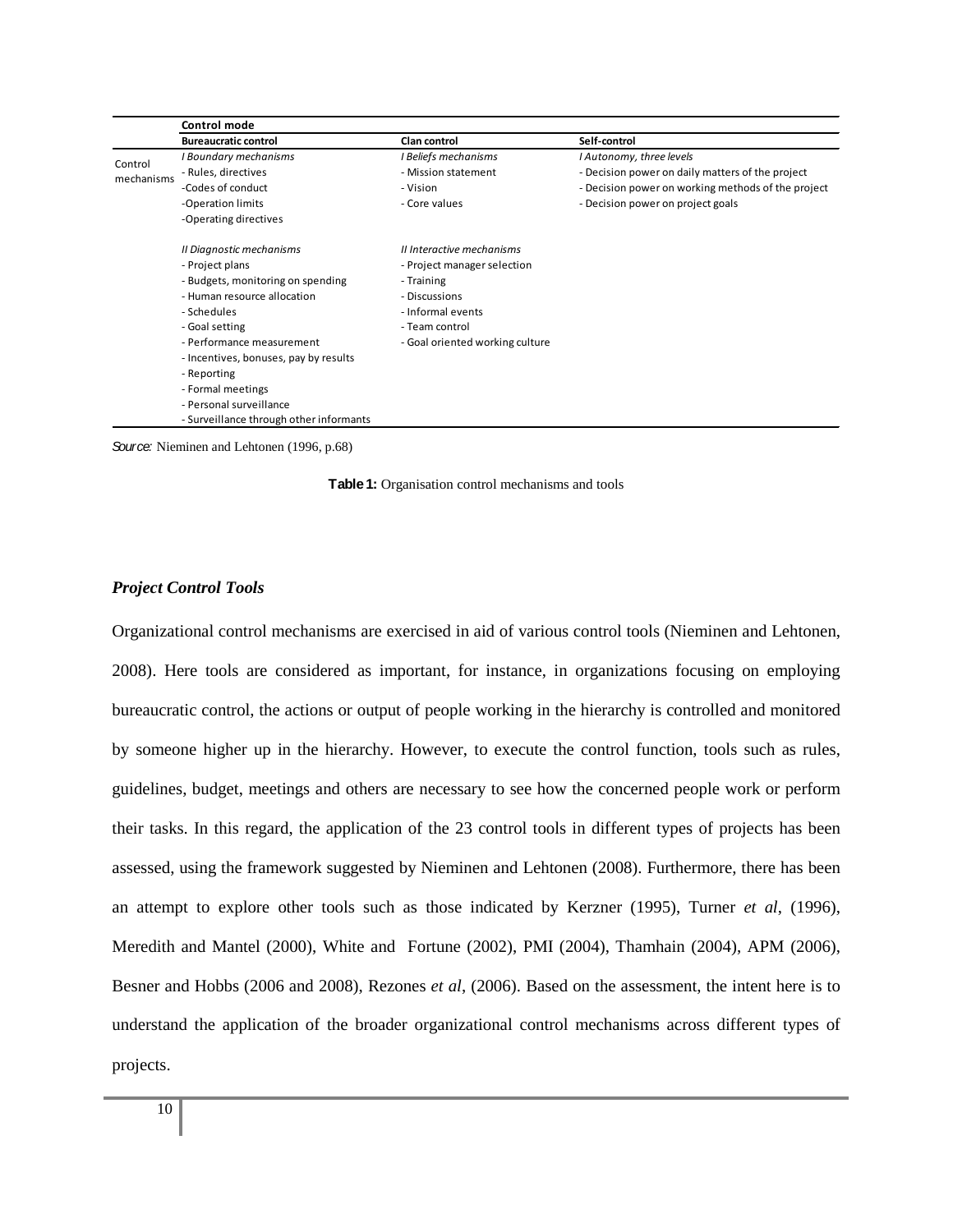## *Classification of Projects*

Several studies address the issue of typologies of projects (Wheelwright and Clark, 1992; Turner and Cochrane, 1993; Shenhar and Dvir, 1996; Dvir *et al*, 1998; Youker, 2002). Some authors have focused on facets of the project management discipline in lieu of various types of projects (Payne and Turner, 1999; Shenhar, 2001; Müller and Turner, 2007; Crawford et al, 2006). These studies strongly suggest to customize the management approach according to project types, which fosters the need for understanding these types of projects before applying a standard approach in managing and controlling them.

Examples include Wheelwright and Clark (1992), who presented the types of projects from a development perspective, outlining the need to select the right project under the aggregate project plan in lieu of business strategy and the capacity constraints. Shenhar and Dvir (1996) classified engineering projects based on the dimension of technological uncertainty and system scope. Their study revealed the fact that different managerial styles evolved with the variation on the technological uncertainty of the projects. Dvir *et al* (1998) covered defense projects and identified six different classifications of projects based on the scope, output and software/hardware mix. Youker (2002) defined nine types of projects which were differentiated in terms of degree of uncertainty and risk, level of sophistication of workers, level of detail in plans, degree of new technology and degree of time pressure. However, for the given study, the popular project classification developed by Turner and Cochrane (1993) also known as Goal vs. Method Matrix has been considered mainly due to its conceptual fit into the context of operations oriented organizations, thus non project-based organizations.

#### *Goal vs. Method Matrix*

Turner and Cochrane (1993) introduced the "Goals-and-Methods matrix", also known as "Goal versus Method matrix" and presented four types of projects based on the clarity of goals and methods as depicted in *Figure 1*.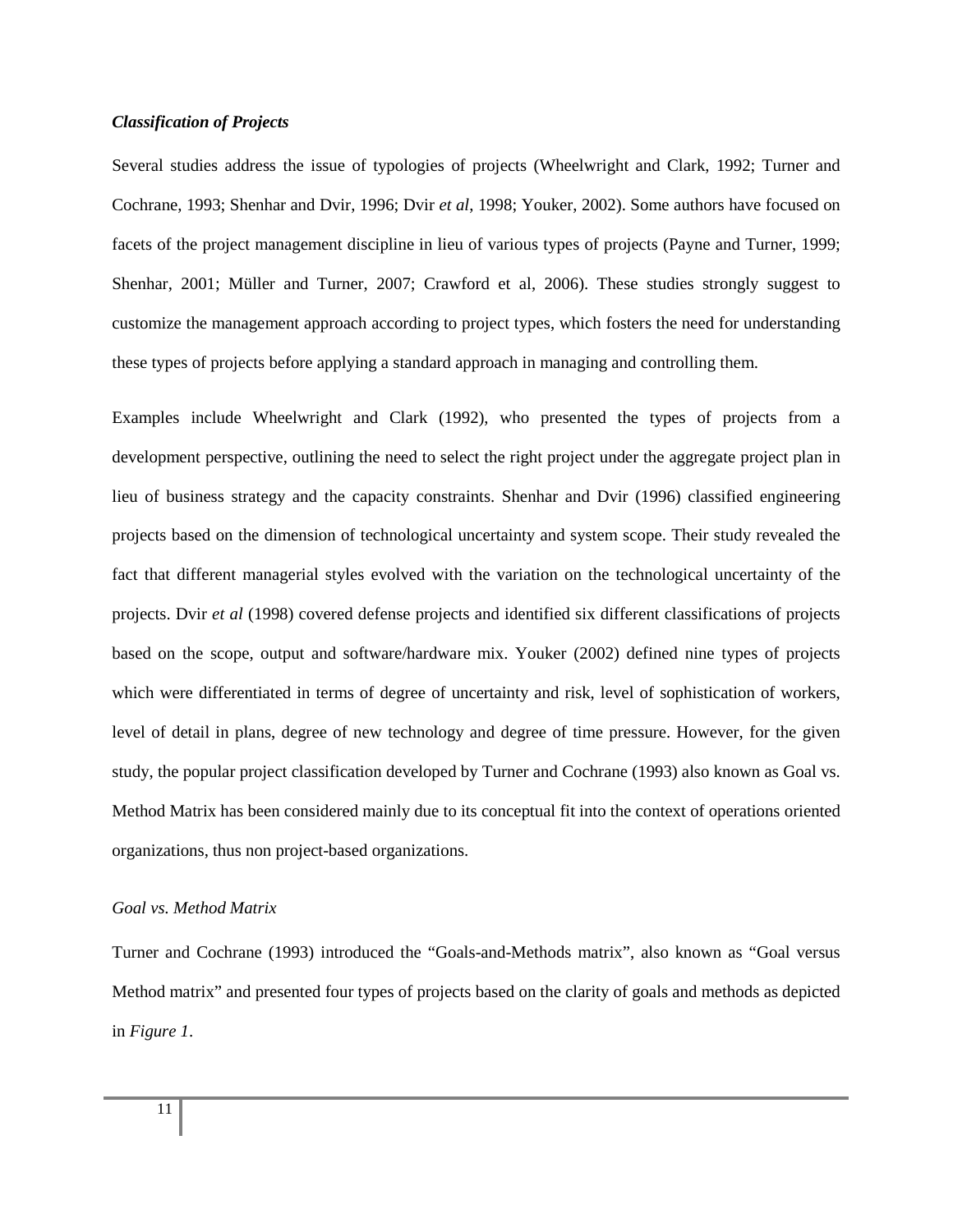| <b>No</b>                   | <b>Type 2 Project</b><br>Product Development | <b>Type 4 Project</b><br>Research &<br>Organizational Change        |  |  |  |  |
|-----------------------------|----------------------------------------------|---------------------------------------------------------------------|--|--|--|--|
| Methods Well Defined<br>Yes | Type 1 Project<br>Engineering                | <b>Type 3 Project</b><br><b>Application Software</b><br>Development |  |  |  |  |
|                             | Yes<br>Nο<br><b>Goals Well Defined</b>       |                                                                     |  |  |  |  |

*Source:* Turner and Cochrane (1993, p.95)



This classification is more exhaustive as it not only includes a broader scope of projects. It is applicable for all kinds of organizations. This aspect would not only cater for those organizations where they have clear methods of doing projects but also in non-project based organizations, where roll-out projects may not be clearly defined.

Based on the literature review and particularly focusing on the study of Nieminen and Lehtonen (2008) the question arises how control mechanisms would be exercised in different project contexts. With various organizational control mechanisms identified in our literature review as operating together and reinforcing each other, the need arises to clarify how these mechanisms function in various project contexts, particularly in non-project based organizations. On these grounds the following propositions are drawn:

• P1: The application of the organizational control mechanisms vary according to the types of projects in non-project based organizations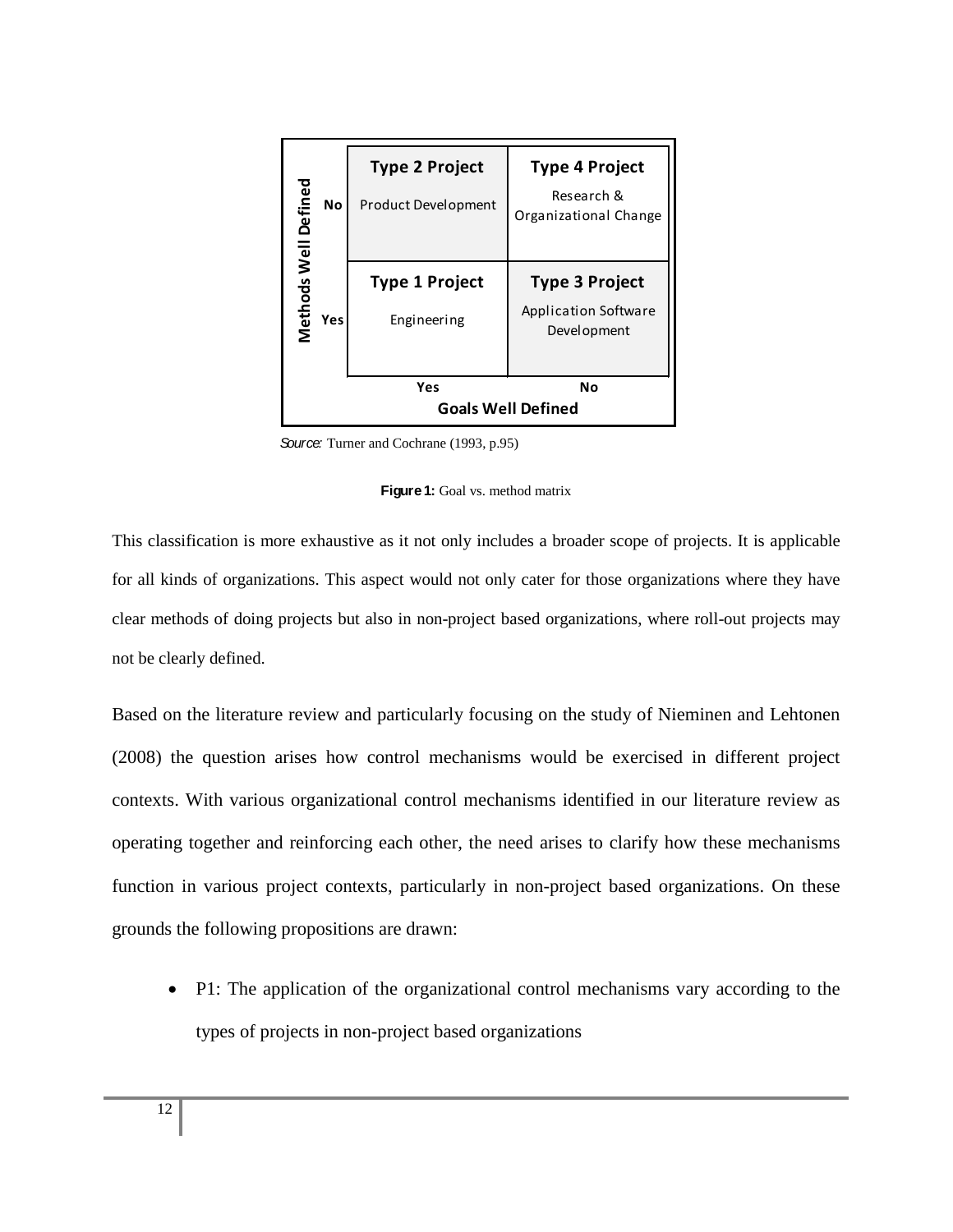• P2: In similar types of projects, the application of the organizational control mechanisms remains the same in non-project based organizations

#### **METHODOLOGY**

A Direct Realist perspective has been taken towards understanding the phenomenon under study. Therefore different 'realities' in terms of different control mechanisms in different organizations are expected. As the main consideration was to understand the applied control mechanisms in different context, the context and phenomenon (i.e. the control mechanisms) has been assessed in different companies by use of case studies, following Yin (2003). Through semi-structured interviews qualitative data on the interviewees' perceptions and descriptions of the context and control mechanisms in their organization were collected. This was complemented by secondary data in form of documents on the organizational strategy, structure, control system, the specific project execution processes, project control tools, and the assessment criteria for project execution. This approach allowed understanding the context as well as the type and level of control implemented within the governance structures of each of the participating organizations.

The associated process consisted of five stages, namely selecting the case, conducting the study, analyzing the case study evidence, developing the conclusion and reviewing the data collection protocol (Remenyi *et al*, 2005).

Due to the exploratory nature of the research question the major interest focused around gathering the opinions and experience of project managers or other relevant persons with a similar scope of oversight. Considering these issues, semi-structured interviews with project managers or other persons in-charge-ofthe-project were considered appropriate. Based on the literature review three groups of questions were formulated for the semi-structured interviews. They are shown in Table 2.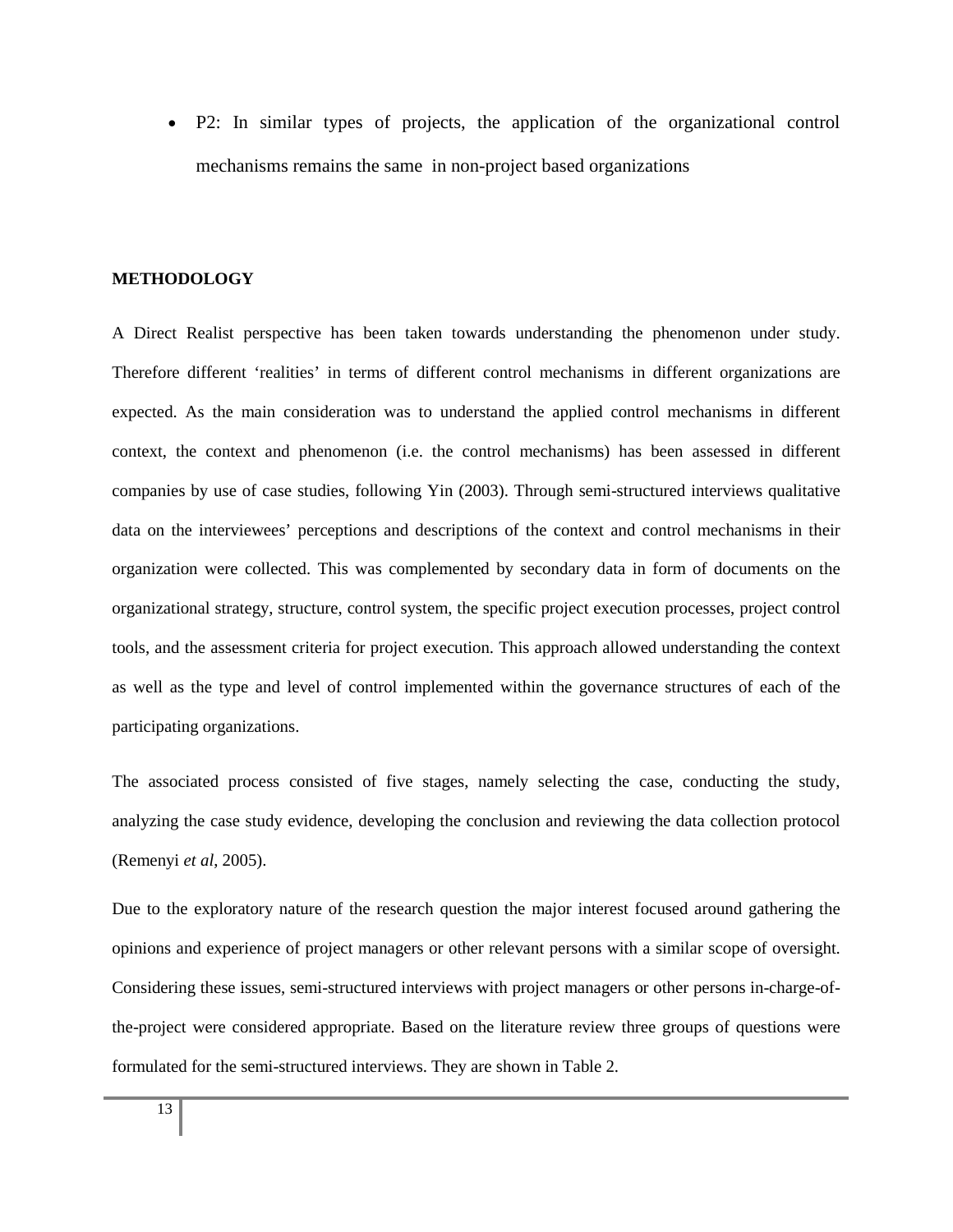| <b>Set</b> | <b>Type of questions</b>                            | <b>Source/Basis</b>          |  |  |  |  |
|------------|-----------------------------------------------------|------------------------------|--|--|--|--|
|            | Scope, objective, budget, time line of the projects |                              |  |  |  |  |
|            | Organizations controlling mechanisms over projects  | Nieminen and Lehtonen (2008) |  |  |  |  |
|            | To assess the perceived success of the projects     | Müller $(2003)$              |  |  |  |  |

**Table 1:** Nature and sources of questions

The semi-structured interviews were carried out by use of telephone, e-mail and face to face interview. Interviews done through telephone and e-mail were held in sequential phases, with each consecutive phase building on the data of the prior phase through refining and deepening the level analysis. In the initial phase, the questions listed in Table 2 were asked. These were emailed to the interviewees before the interview. In the later phases (second and third), the interviews focused on the tools under bureaucratic control mechanisms as defined by Nieminen and Lehtonen (2008) as well as other tools under clan control mechanisms and self-control mechanisms. Further, all interviewees were asked about the dominating controlling measures which are exercised during their projects.

Even though the focus of the present study centered on understanding organizational control mechanisms exercised by non-project based organizations in different types of project, aspects of project success were also gathered from the interviewee to assess the outcome of the projects. As the literature review suggested that projects conducted by non-project organizations tend to get delayed and experience difficulties while managing them (Duncan, 1996; Kerzner, 2003; Stankevičienė *et al,* 2007), the positive outcome of the project would only add relevance specific to the identified control mechanism exercised.

In the first round of interviews with the Chinese companies, telephone interviews were held with five interviewees. Based on their feedback and analysis, a second round of telephone interviews was held with all interviewees who were interviewed in the first round. The final round of telephone interviews was only conduced with four interviewees, partly the same people from the earlier rounds in order to clarify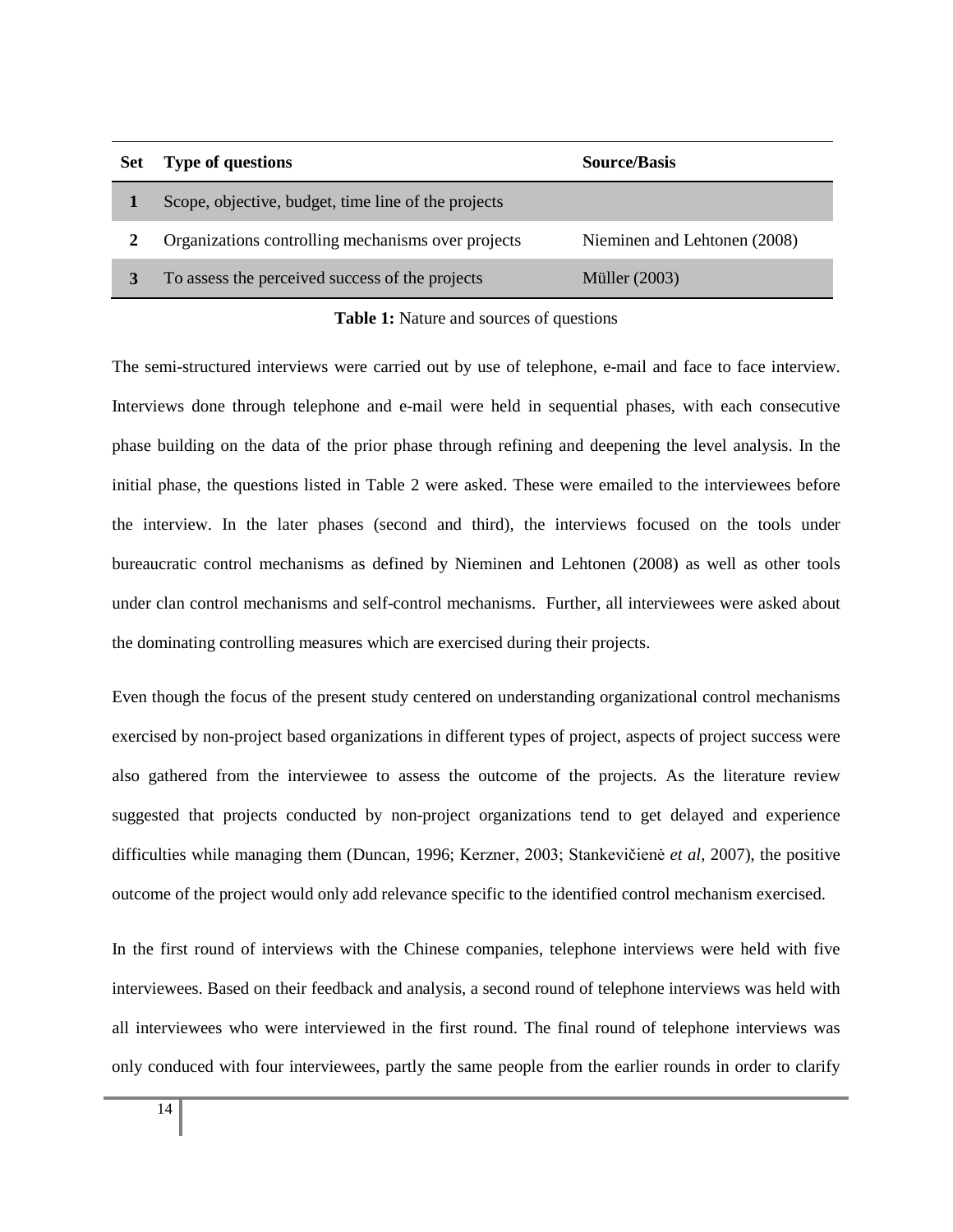any pending issue. Time availability on part of the interviewee and requirement to further clarify the contextual issues was the major reasons to conduct the interview in such manner.

The first round of interviews lasted between 45 and 60 minutes, while the second and third rounds lasted between 10 and 15 minutes.

Communication with Nepalese companies was initially done through email and later by telephone. In total, four project managers had responded to the mail. To clarify issues and confirm their understanding gathered through email, telephone interviews were conducted with all four project managers, which took 15 to 30 minutes. Apart from the four telephone interviews, there was one face-to-face interview conducted with a person in charge of a Nepalese company, which lasted approximately 90 minutes.

Sampling was done using a mix of convenience and theoretical sampling. Personal networks were used to build initial contacts with the organizations, whereby the aim was to have a variety in industry, company and project size and other parameters in order to collect sample data with a wider coverage, following Glaser & Strauss (1967).

Seven organizations from China and Nepal were addressed. These are shown in Table 3: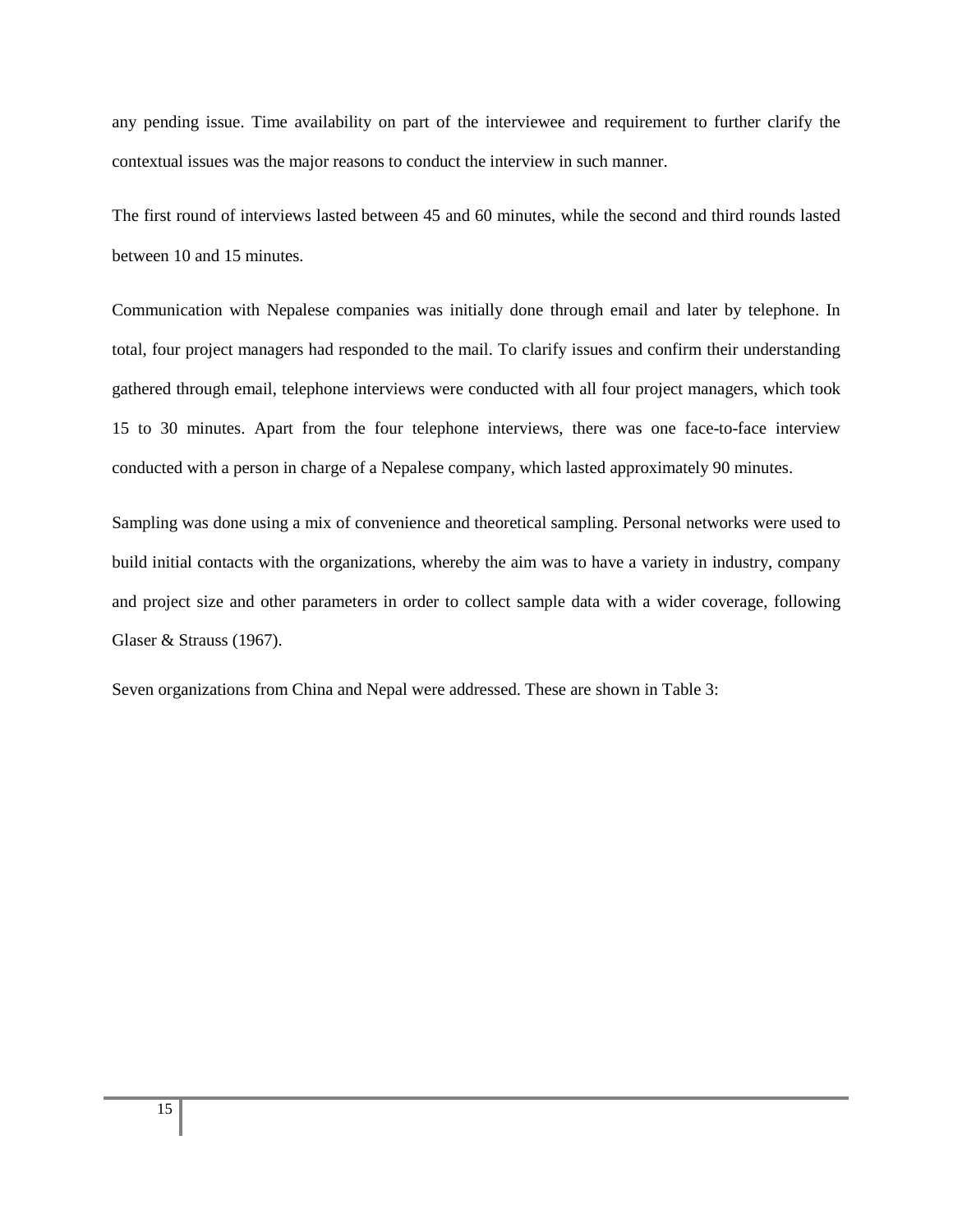| Company      | <b>Description</b>                                                                                                                                                                                                                                                                                                                                                                              |
|--------------|-------------------------------------------------------------------------------------------------------------------------------------------------------------------------------------------------------------------------------------------------------------------------------------------------------------------------------------------------------------------------------------------------|
| $\mathbf{A}$ | A state-owned fuel-producing corporation in China. It is leading integrated international<br>energy company with businesses in oil and gas and covering upstream and downstream<br>operations, oilfield services, engineering and construction, petroleum material and<br>equipment manufacturing and supply, capital management, finance and insurance services,<br>and new energy operations. |
| B            | A Hong Kong based listed high-tech private enterprise mainly dealing in IT manufacture<br>and auto manufacture. B has several production bases in China and many branch offices<br>around the globe. The total amount of employees now is over 130 thousand.                                                                                                                                    |
| $\mathbf C$  | A Chinese offshore company, founded in 1982. It is one of the largest state-owned oil giants<br>in China, as well as the largest offshore oil and gas producer. Headquartered in Beijing its'<br>total staff is 51,000                                                                                                                                                                          |
| D            | D is the first clutch supplier company in China to be listed on the stock market. The<br>company has four subsidiaries and is the largest domestic clutch manufacture with the most<br>extensive products range.                                                                                                                                                                                |
| E            | This is a joint collaboration between a Danish multinational company and a leading<br>Nepalese Business House. With a market share of more than 80%, the company is the<br>market leader in its segment of the beverage sector                                                                                                                                                                  |
| $\mathbf F$  | This is a commercial bank with its head office in Birgunj, Nepal. F focuses on IT related<br>projects, the functional head leads the project, while the composition of the team varies.<br>The project team may include external vendors (specialist) and other cross-functional<br>member (depending on the scope of project) apart of members from the IT department.                         |
| G            | G is a leading insurance company in Nepal. The management in coordination with the<br>project manager monitors projects in G. Projects and budget for the projects are sanctioned<br>together. The finance team is responsible for preparing the annual business plan, which is<br>discussed with the management team before getting approval from the board.                                   |

**Table 2:** Description of Companies

Table 4 shows the projects investigated in the firms listed above, and links company with projects, goals,

geography, and project attributes.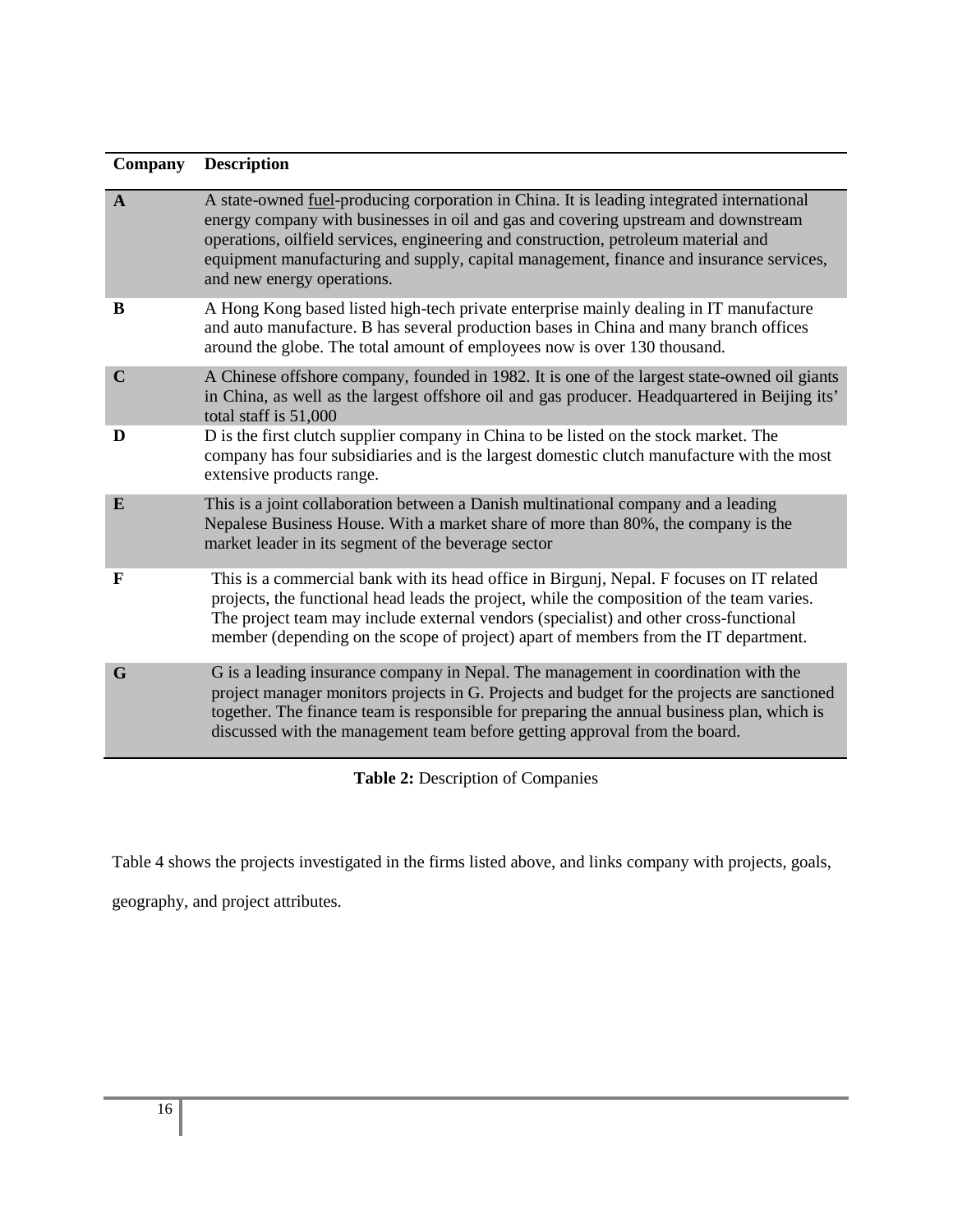| Case           | Project                                   | Objective                                                                                         | <b>Duration</b> | Company      | Country |
|----------------|-------------------------------------------|---------------------------------------------------------------------------------------------------|-----------------|--------------|---------|
| C1             | Oil shipping<br>container<br>construction | Transfer, process and store oil<br>produced from a platform and<br>offloaded onto waiting tankers | 30 months       | $\mathsf{A}$ | China   |
| C <sub>2</sub> | Mold design for<br>keyboard and shell     | To cater the demand of client- a<br>mobile phone company                                          | 8 months        | B            | China   |
| C <sub>3</sub> | Well-logging<br>software<br>development   | To improve the working process                                                                    | 3 months        | $\mathbf C$  | China   |
| C <sub>4</sub> | ERP system<br>implementation              | To optimize business processes                                                                    | 11 months       | D            | China   |
| N1             | Launch of<br>newsletter                   | To create a forum to strengthen<br>internal communication &<br>network                            | 5 months        | E            | Nepal   |
| N2             | Development of<br>integrated<br>software  | To make the business process<br>efficient                                                         | 12 months       | G            | Nepal   |
| N3             | Internet banking                          | Provide internet banking solutions                                                                | 3 months        | $\mathbf{F}$ | Nepal   |
| N <sub>4</sub> | Plant upgrade                             | To reduce the manual work                                                                         | 3 months        | E            | Nepal   |
| N <sub>5</sub> | Organizational<br>Change                  | Restructuring of organization to<br>meet the changed business<br>environment                      | 36 months       | E            | Nepal   |

**Table 3:** Cases assessed

Tables 3 and 4 show that nine projects are from seven companies located in China and Nepal. The selected projects ranged from massive engineering projects such as making of an oil-shipping container (C1) to launching a corporate newsletter (N1). Apart from C2, which was done to suffice the need of the client, all other projects were generated through the internal requirements. Three projects, namely N1, N4 and N5 were from the same organization – E. Overall, the Chinese organizations were larger in terms of employees and of scope of operation when compared with the Nepalese organizations.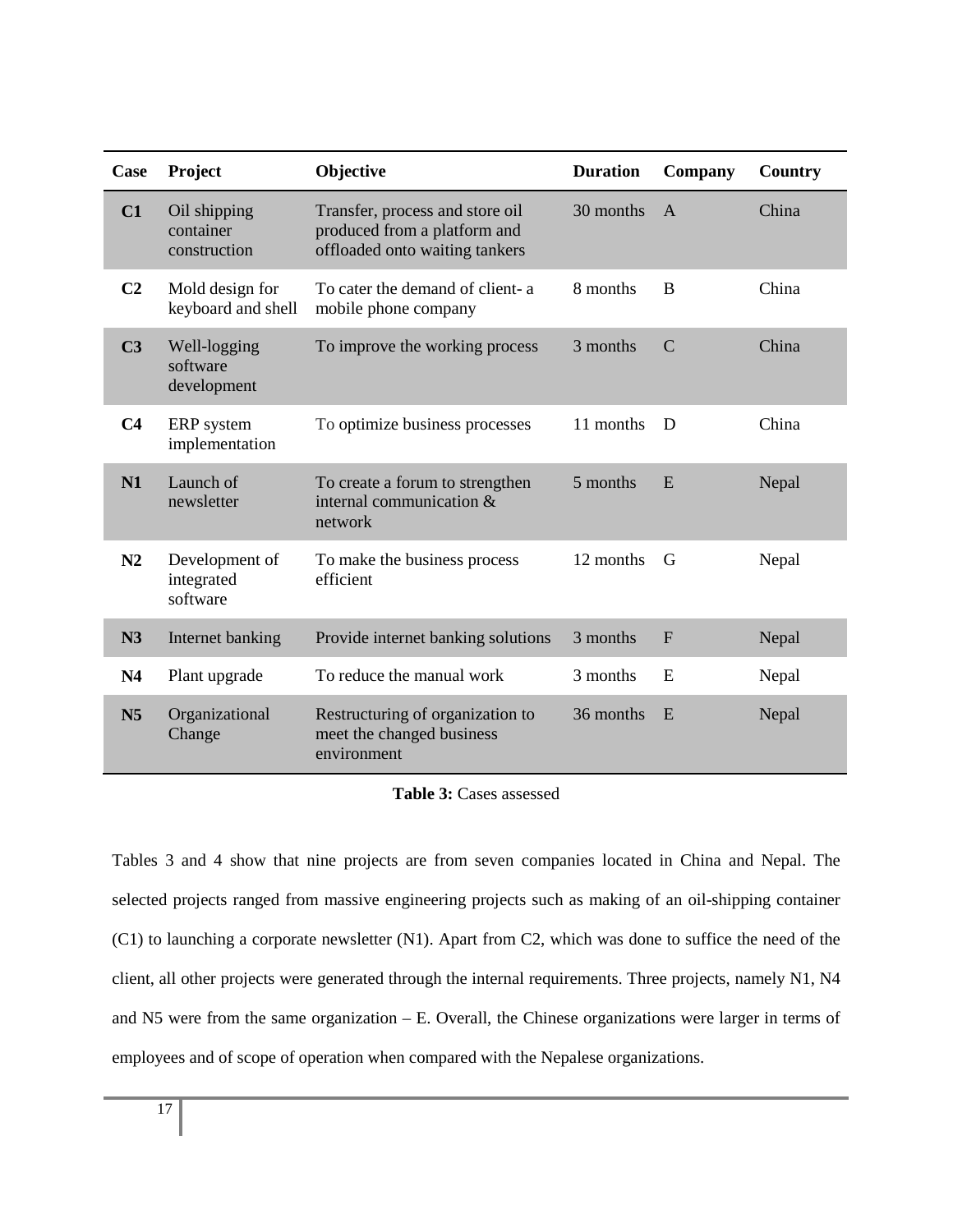Of special concern were validity and reliability of the study, the suggestions of Yin (2003) were considered.

#### *Construct Validity*

Multiple sources of evidence, whereby key informants were asked to review the draft case study reports (Yin, 2003). Sources of evidence were based on the official documents (budget, report, and other organizational documents) and interviews (semi structured interview conducted with the main person in charge of the project and other key stakeholders). The summary of findings from prior phases was recapped during the telephone interviews. This allowed the informants to agree or disagree with the researchers' understanding. This also allowed clarifying issues where the informants were not clear in the first place.

## *Internal Validity*

Pattern matching approach (Saunders *et al,* 2007) was used to assess for evidence of the Nieminen and Lehtonen (2008) organizational control mechanisms and the 23 associated tools. Because many prior studies identified the need to match the management approach with the project type (Payne and Turner, 1999; Shenhar, 2001; Müller and Turner, 2007; Crawford *et al*, 2006), attempt was made to identify whether the control mechanisms varied according to the project types.

# *External Validity*

Replication logic through multiple case studies was used. The selections of various projects from various organizations was done to identify the similar result patterns for generalization on theoretical grounds, or contrasting results to widen the scope of the theory developed through the cases (Yin, 2003).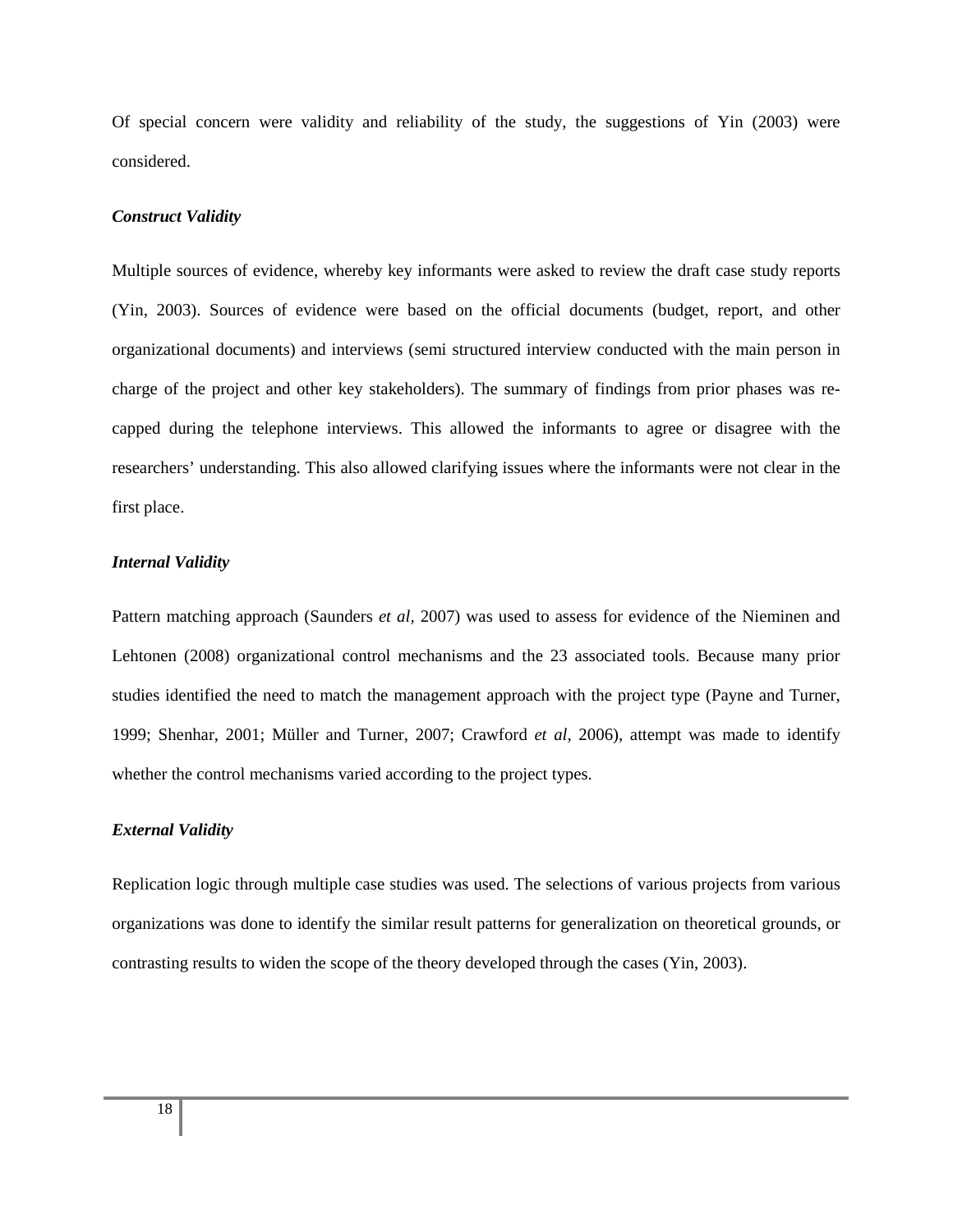## *Reliability*

Documents, scripts of interviews, and case study reports were stored and held in a database for later retrieval, thereby fulfilling the needs for reliability as outlined by Yin (2003).

Analysis was done by using template analysis as described by Saunders et al (2007), whereby expected patterns were initially identified through the literature review, sought after in the text, and are modified as the understanding of the empirically devised patterns grew. This continued until theoretical saturation for particular patterns was achieved. For instance, the sampled projects were grouped into four types as per the Goals vs. Methods matrix. For each group the organizational control mechanisms were assessed using the Nieminen and Lehtonen (2008) classification as a starting point. Finally, possible patterns of control mechanisms were identified by project type.

## **ANALYSIS**

In this section, first of all, the identified project types are highlighted as defined by Turner and Cochrane (1993) followed by the assessment of the 23 control tools under the framework as presented by Nieminen and Lehtonen (2008) along with other possible tools as assessed in the sampled cases. Based on the assessment of the control tools and project types, a possible link between organizational control mechanisms and project types, based on the collected evidence is drawn.

#### *Project Types*

The assessed projects are classified based on the dimension of goal (*goals are either well defined or ill defined*) and method (*methods are either well defined or ill defined*) into four types. Projects C1 and N4 were identified as *Type I* projects, Figure 2. C1 involved the process of designing, constructing and testing of a floating production storage and offloading (FPSO) tank, while N4 mainly dealt with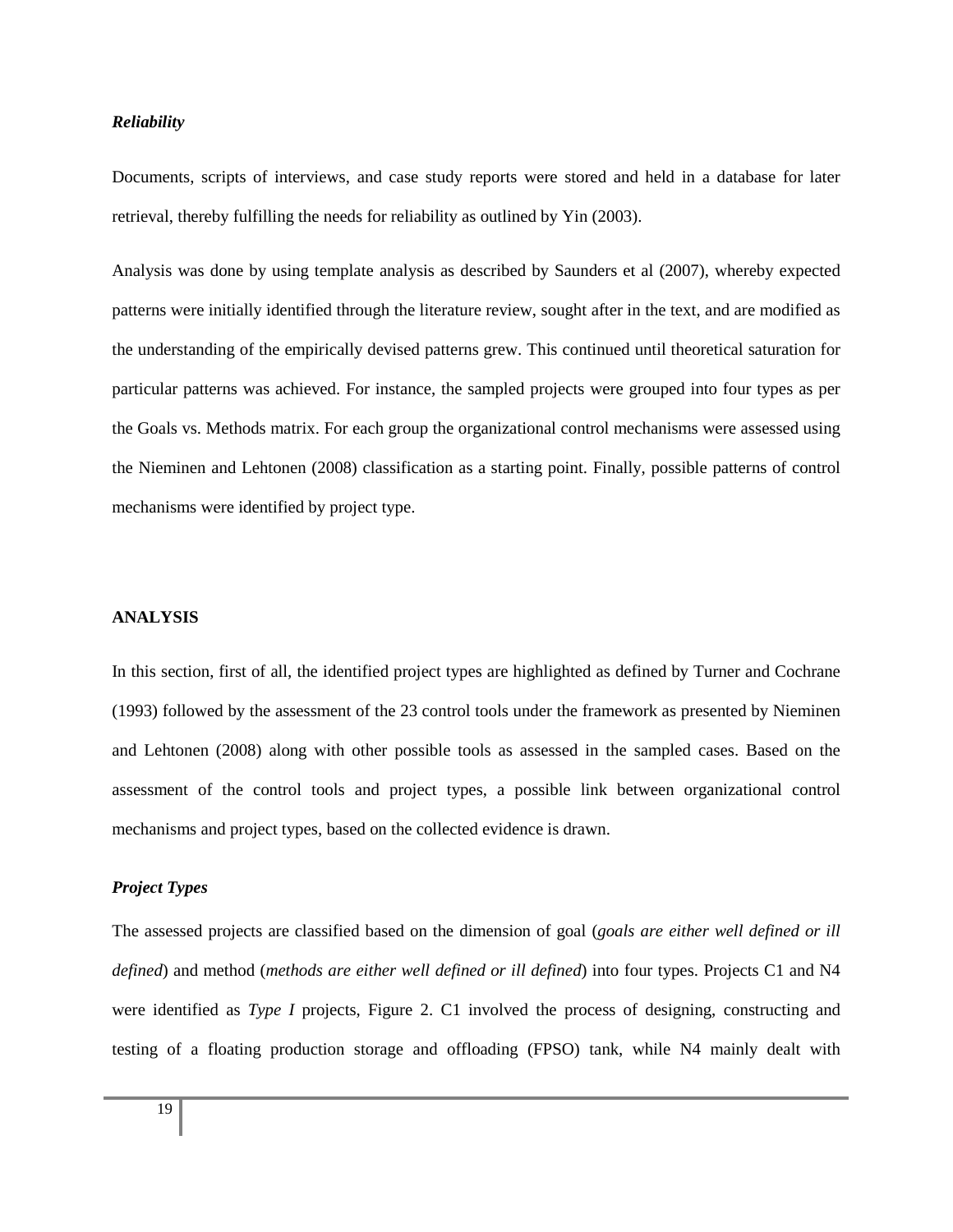upgrading a bucket elevator to the existing husk boiler. Even though C1 was more complex than N4 both had clear processes, outlining the steps needed to realize the goals of the projects.

C2, N1 and N3 were *Type II* projects, where the team was relatively clear on the goals of the project as compared to the process. All the three projects were a new venture for the project teams. As a result the methods were not clearly defined for them. C2 evolved around building a mold for housing and keypad of Nokia 2660. On the other hand, N1 was related to launching of a corporate newsletter while N3 involved developing a new consumer product – Internet Banking.

C3 and N2 were identified as *Type III* projects, where the teams were clear on the methods but not so on the goals of the project. In C3 the exact requirement of the well-logging software were not clearly spelt out to the team. N2, mainly a software development project, had an issue with specification of requirements amongst client, sponsor and supplier.

C4 and N5 were *Type IV* projects were both the goals and methods were relatively unclear for the project team. C4 was an ERP implementation project, while N5 was an organizational change project affecting the overall business operation of the organization.

*Figure 2* summarizes the sampled projects rolled out by various organizations across China and Nepal.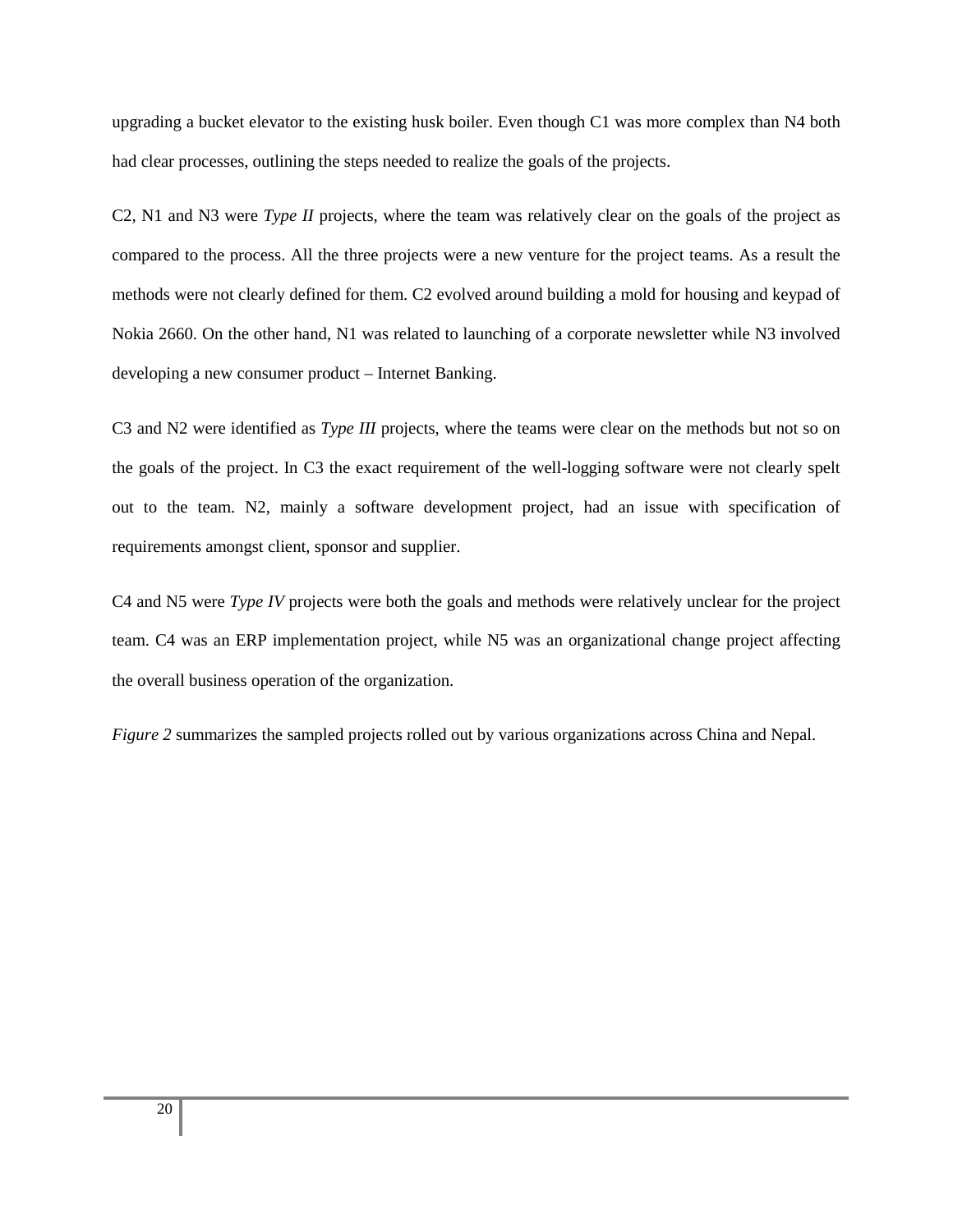|                            | <b>Type II</b>            | <b>Type IV</b>  |  |  |  |  |  |
|----------------------------|---------------------------|-----------------|--|--|--|--|--|
| Methods Well Defined<br>No |                           |                 |  |  |  |  |  |
|                            | $C2$ , N1 and N3          | C4 and N5       |  |  |  |  |  |
|                            | Type I                    | <b>Type III</b> |  |  |  |  |  |
| Yes                        |                           |                 |  |  |  |  |  |
|                            | C1 and N4                 | C3 and N2       |  |  |  |  |  |
|                            | Yes                       | <b>No</b>       |  |  |  |  |  |
|                            | <b>Goals Well Defined</b> |                 |  |  |  |  |  |

Figure 2: Summary of sampled projects under goal vs. method matrix

# *Organizational Control Mechanisms and Tools*

The analysis of organizational control mechanisms in non-project based organizations was approached from the perspective drawn by Nieminen and Lehtonen (2008) under the dimension of three controlling mechanisms namely – bureaucratic, clan and self. With tools acting as an apparatus under any given mechanism, the tools as described in the framework of Nieminen and Lehtonen (2008) were first assessed to check the applicability in the sampled projects before exploring other tools exercised as well as assessing the existence of the overall organization control mechanisms in lieu of the types of projects. The broader control mechanism namely – bureaucratic, behavioral, self and clan control were assessed based on the feedback acquired during the interview process from the respective project managers.

# *Control Tools*

The 23 tools mentioned under the framework of Nieminen and Lehtonen (2008) did exist in the sampled projects. However, the application of these tools varied across organizations and projects. For instance, in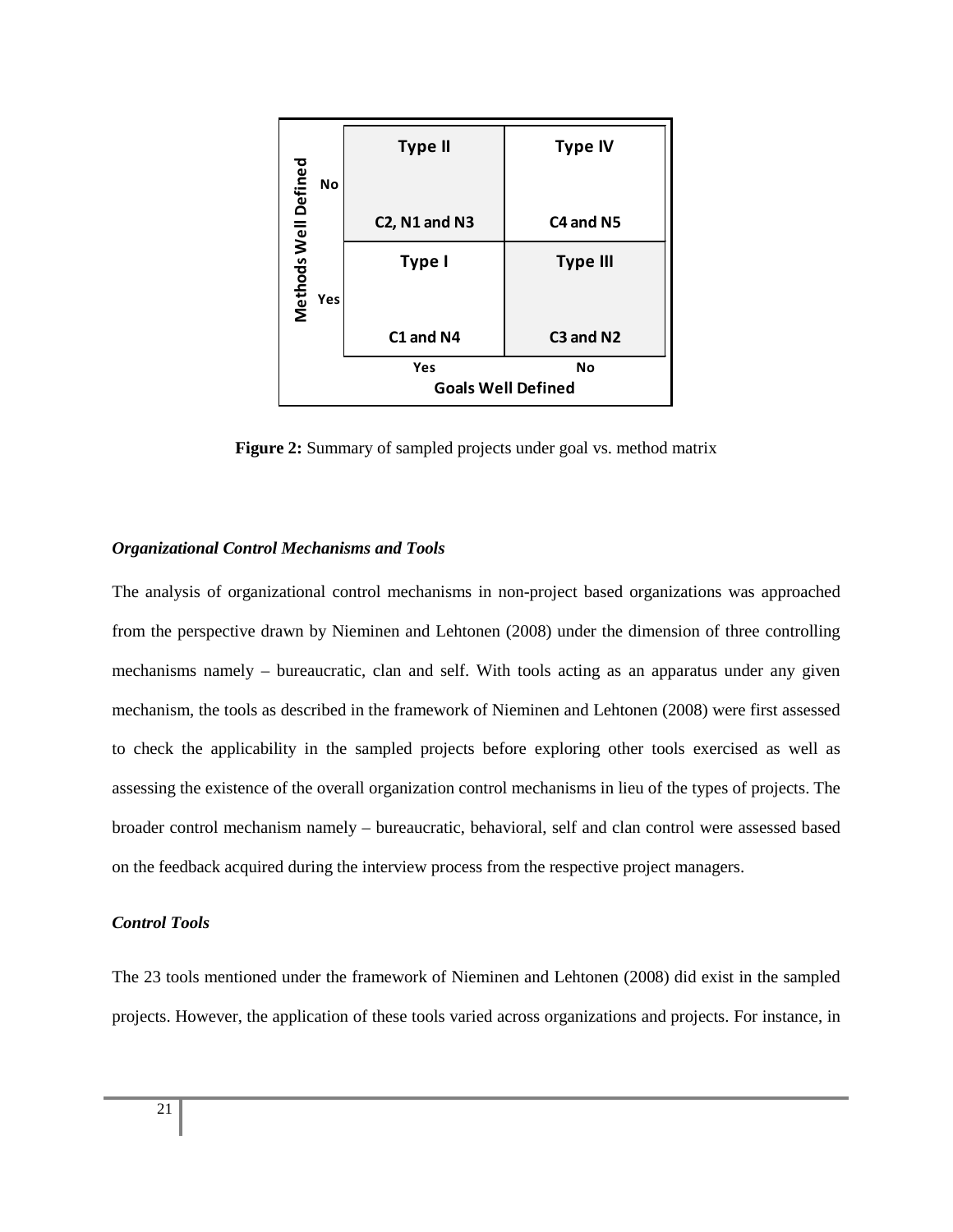some projects (N1 and N4) only a few tools from the framework were applied. However, there were other cases were most of the tools were employed (C1, C4 and N5).

In some cases, the tools reflected different mechanism from the one suggested under the framework. For instance, under the study of Nieminen and Lehtonen (2008) selection of project managers was part of the clan control but in some of the cases, when top management was more involved, bureaucratic mechanisms became evident. The overall status of the tools has been summarized under *Table 5*.

|                                               | Cases <sup>T</sup><br>Control Mechanisms and Tools $\hat{r}$ | C <sub>1</sub> | C <sub>2</sub> | C <sub>3</sub> | C <sub>4</sub> | N1 | N <sub>2</sub> | N <sub>3</sub> | N <sub>4</sub> | <b>N5</b> |
|-----------------------------------------------|--------------------------------------------------------------|----------------|----------------|----------------|----------------|----|----------------|----------------|----------------|-----------|
|                                               | Rules, directives, codes of conduct                          |                |                |                |                |    |                |                |                |           |
|                                               | Operational limits                                           |                |                |                |                |    |                |                |                |           |
|                                               | Project Plans                                                |                |                |                |                | ×  |                |                |                |           |
|                                               | <b>Budgets</b>                                               |                |                |                |                |    |                |                |                |           |
|                                               | Human resource allocation                                    |                |                |                |                |    |                |                | ✓              |           |
|                                               | Schedules                                                    |                |                |                |                | ×  | ×              |                |                |           |
| <b>Bureaucratic</b>                           | Goal setting                                                 |                |                |                | ✓              | ✓  | ✓              | ×              | ×              |           |
|                                               | Performance measurement                                      |                |                | ×              |                | ×  | ✓              |                | ×              |           |
|                                               | Incentives, bonuses                                          |                |                |                | ×              | ×  |                | ×              | ×              |           |
|                                               | Reporting                                                    |                |                |                | ✓              | ×  |                | ×              | ×              |           |
|                                               | Formal meeting                                               |                |                |                | ✓              | ✓  |                | ×              | ×              |           |
|                                               | Personal surveillance                                        |                |                |                |                | ×  |                | ✓              | ✓              |           |
|                                               | Surveillance through others                                  |                |                |                |                | ×  |                | ×              | ✓              | ×         |
|                                               | Mission statement, vision, values                            | ×              | ×              | ×              | ✓              | ×  | ✓              |                | ×              | ✓         |
|                                               | Project manager/team selection                               |                |                |                |                | ×  | ×              |                | ×              |           |
|                                               | Training                                                     |                |                | ×              | ✓              | ×  | ×              | ✓              | ×              |           |
| Clan                                          | Discussions                                                  |                |                | ×              | ✓              | ✓  | ✓              | ✓              | ✓              |           |
|                                               | Informal events                                              |                |                | ×              |                | ×  | ×              | ✓              | ×              |           |
|                                               | Team control                                                 | ×              | ×              | ×              |                | ×  | ×              | ×              | ×              | ×         |
|                                               | Goal oriented working culture                                |                |                |                |                |    |                |                | ✓              |           |
|                                               | Decision power on daily matters                              | ✓              |                |                |                |    |                |                |                |           |
| Self                                          | Decision power on working methods                            |                |                | ×              |                |    |                |                |                |           |
|                                               | Decision power on project goals                              |                |                |                |                |    |                |                |                | ×         |
| Legends: √- Tools found   ★ - Tools not found |                                                              |                |                |                |                |    |                |                |                |           |

Table 5: Overview of organizational control mechanisms and tools identified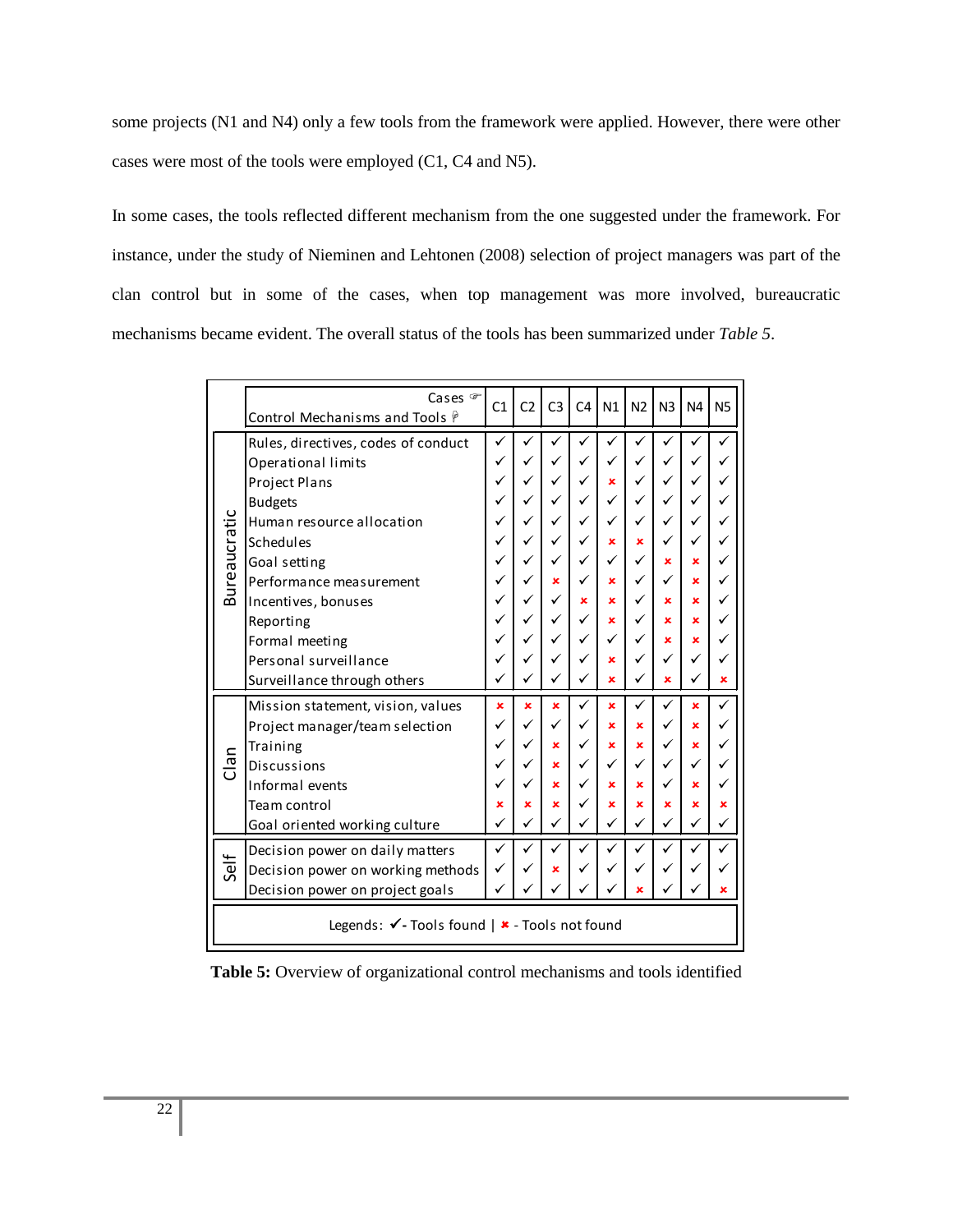While assessing the organizational control mechanisms exercised across the sampled projects, other tools were also found. For instance sharing of best practices amongst groups of companies was evident in case of N1 and N5, while in N3 third party review was conducted. In C2, the project team concentrated on client relationship management, while decentralized decision power was exercised in case of C3. Top management support was one key tool for C4 while informal group work was critical in N5.

## *Organizational Control Mechanisms and Project Types*

In case of *Type I* projects (C1 and N4), the clear goals of the projects along with the well-defined methods for executing these projects were instrumental for the concerned teams to focus on the outcome of the projects resulting in bureaucratic control mechanism as the dominating mechanism. In each case the controller, that is, the project manager in case of C1 and the project team in case of N4, had relatively clear information on the project's goal and the execution plan. They were able to assess the progress of their project in terms of output.

For *Type II* projects (C2, N1 and N3), the respective projects had relatively clear goals and less clear methods for execution. As a result, the concerned project controllers were focused on evaluating the behavioral side of the project members through feedback, meeting and discussion rather evaluating the output of the project. In fact, the lack of a clear method implied that the controllers were relatively unsure on the exact progress of the project as compared in *Type I* projects. As a result, rather than measuring specific output such as cost or consumption of materials or hours spent, they were more concerned with conducting follow-up meetings or discussions with the project team to assess the progress of the projects.

In the case of *Type III* projects (C3 and N2), the incongruity of goals hampered progress. In both cases management had clearly spelt out the rules and directions, thus creating a boundary of operational limits. The project teams had the freedom to maneuver within these operational limits. This situation was instrumental in allowing the project teams to exercise more self-control to proceed, despite the lack of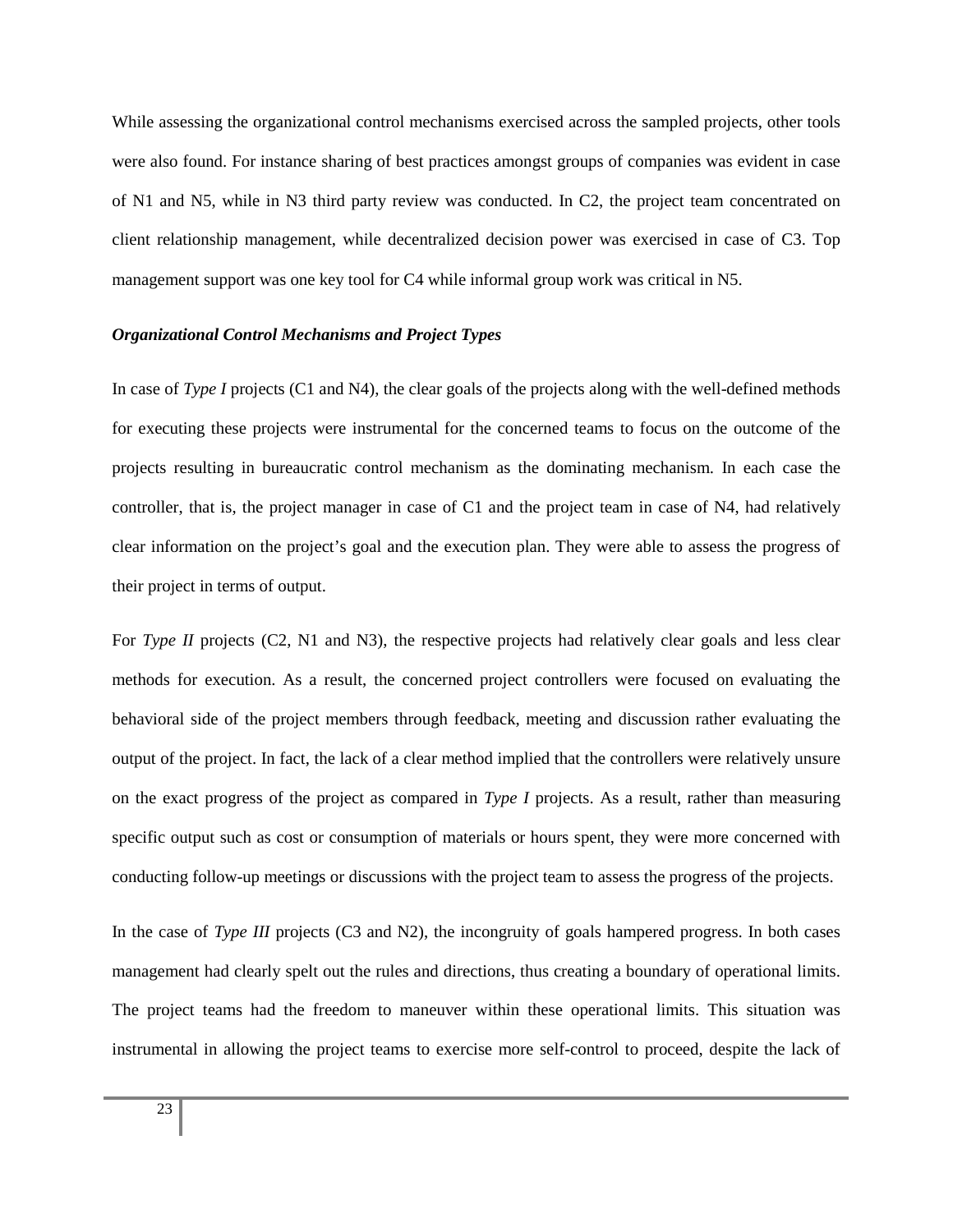clarity in the goal of the projects. In fact, as the project teams were relatively clear on the methods of executing the project, the freedom given to the teams to exercise self-control was rational in the given context of the projects.

*Type IV* projects (C4 and N5), lacked the clarity in terms of both goals and methods. As a result, the project teams were neither able to totally rest on their self-control measures nor the bureaucratic measures. For instance, in the case of C4, the project team implementing ERP had the goal to coordinate all the resources, information, and activities to optimize business processes, which were not clearly spelt out. Further, as the team also had to customize the various modules of the ERP packages according to the business need, the vague goal did not help the team in formulating a clear-cut method. As evident from the case, the bureaucratic measures applied during the initial months of the project were not effective until the project team worked as a change agent to change the mindset of the overall staff through clan control. Similarly, while managing key resources, the person in charge of project N5 was dependent on other team members and other key resources. This was due to the idiosyncrasies of the situation and a lack of knowledge on how to bring about the desired change. Thus in such projects, project teams are expected to work as a group (clan control) in lieu of sharing the vision rather than working in silos, applying the selfcontrol measures or just depending on the bureaucratic mechanisms.

Based on the project classification defined by Turner and Cochrane (1993), the presented framework as depicted in *Figure 3* indicates a contingency of organizational control mechanisms and different types of projects. For instance, when the goals and methods of the projects are clear, organization tend to rely on bureaucratic control with a focus on the output of activities, but if the methods are unclear, the bureaucratic control focuses on the behavioral side. However, when the methods of doing the project are clear, self-control amongst the project teams are practiced but, when things become unclear in terms of project goals and methods, clan-control becomes instrumental.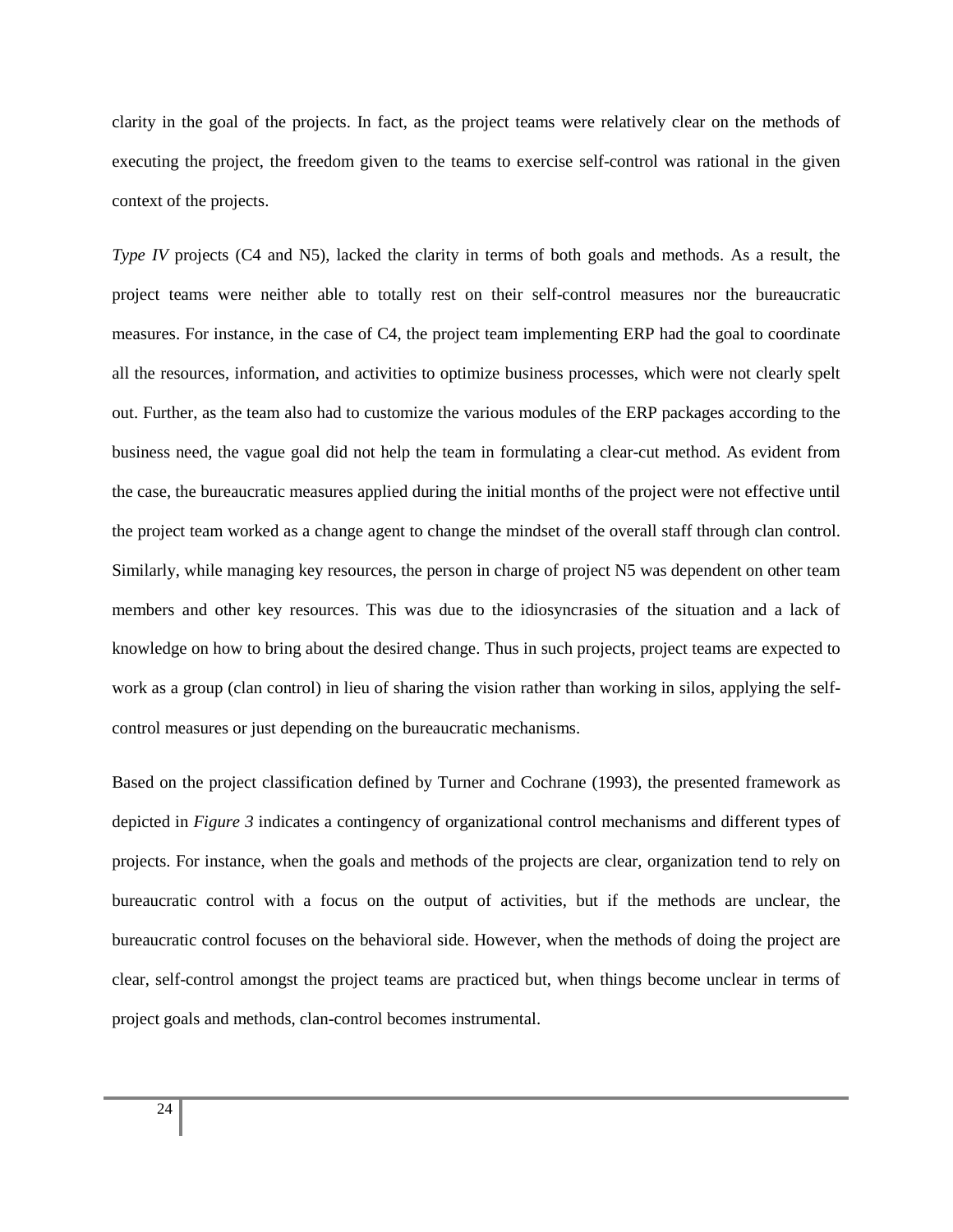

**Figure 4:** Framework of organizational control mechanisms and project types

The findings of the study as presented in *Figure 3* are in line with the studies done on project management and organizational control mechanisms. For instance, the dominance of organizational control mechanisms differed by project types, which is similar to the notion that organizations need to tailor the various management procedure to handle different types of projects (Payne and Turner, 1999; Müller and Turner, 2007). Further, the application of the different organizational control mechanisms in accordance with the types of projects are similar to the study done by Ouchi (1979), whereby he suggested application of a particular control mechanism (*market, bureaucratic and clan*) is based on the ability to measure output and the knowledge of the transformation process.

However, it is important to note that the dominant organizational control mechanism in a particular project type does not imply the absence of other organizational control mechanisms. All the organizational control mechanisms were identified but at varying degrees. Further, as indicated by Ouchi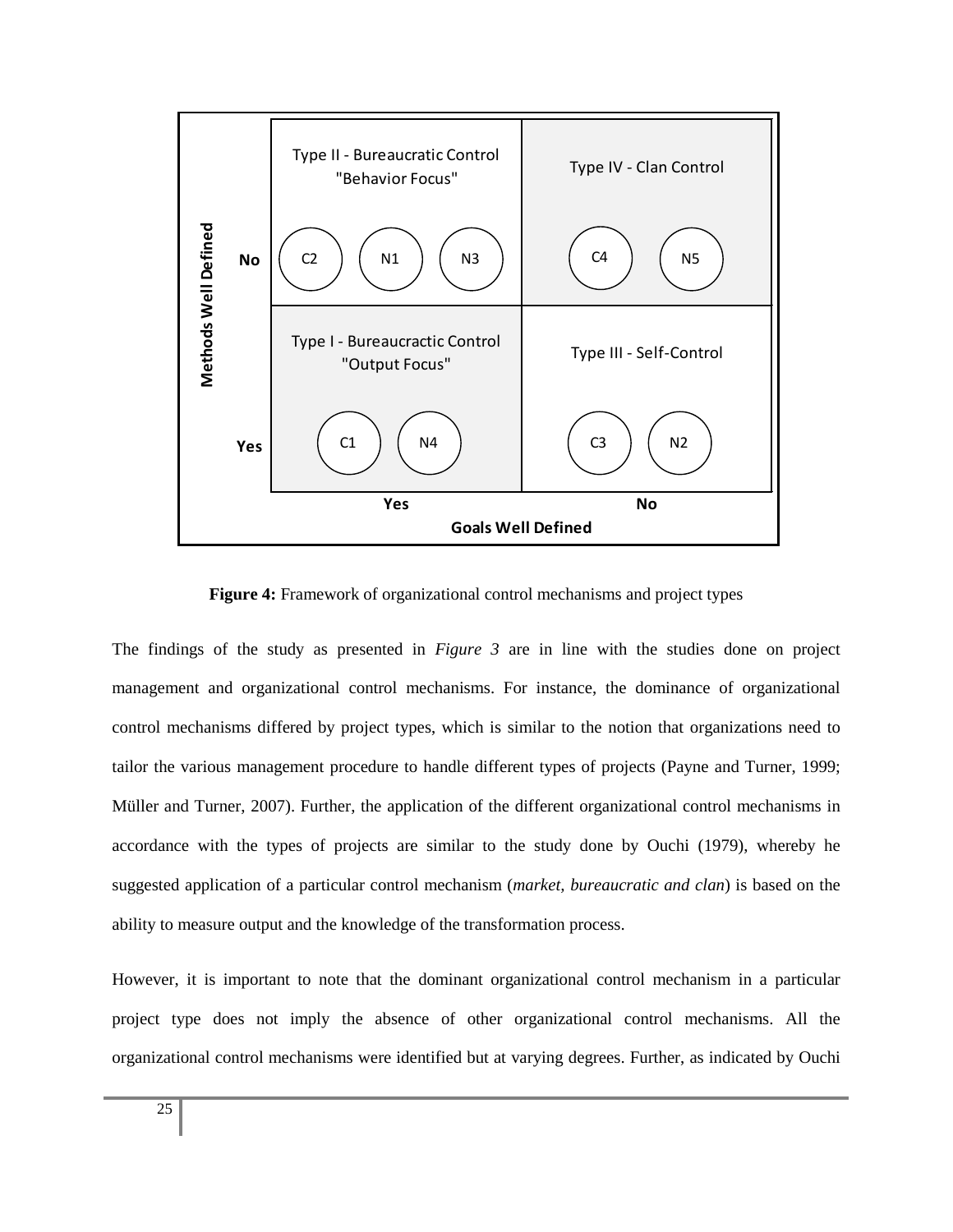(1979) the exercise of other organizational control mechanisms is practical as there could be a possibility of control slippage should the organization only exercise one type of control mechanism.

#### *Cultural Differences*

While analyzing the organizational control mechanisms and observing the process of how concerned Nepalese project managers handled respective projects, it was clear that the majority of them were more oriented towards fulfilling their goals, staying within the operational limits and following the rules as directed from higher level. The inherent structure of the organizations and the competitiveness of the industry were also instrumental in shaping the actions of project managers. For instance, at F, considering the competitive nature of the industry as well as the structure of the organization, the concerned project managers' actions were more proactive compared with G, were the entrepreneurial setup was limiting such actions.

The Chinese firms were relatively larger and had more detailed levels of control measures evident through rules and policies. This resulted in a situation where the concerned project managers were oriented following such rules and regulations. Given the extensive operations of the Chinese firms and the relatively longer history of its operations, such following of the rules and regulations were more oriented towards creating a unique organizational culture.

Overall, it is noticeable that in both cultural contexts, the project team followed the rules and directions imposed from a higher level without showing much objection. However, as the Chinese firms had relatively longer operational history as compared with the Nepalese firms, such organizational culture were deeply embedded in the system.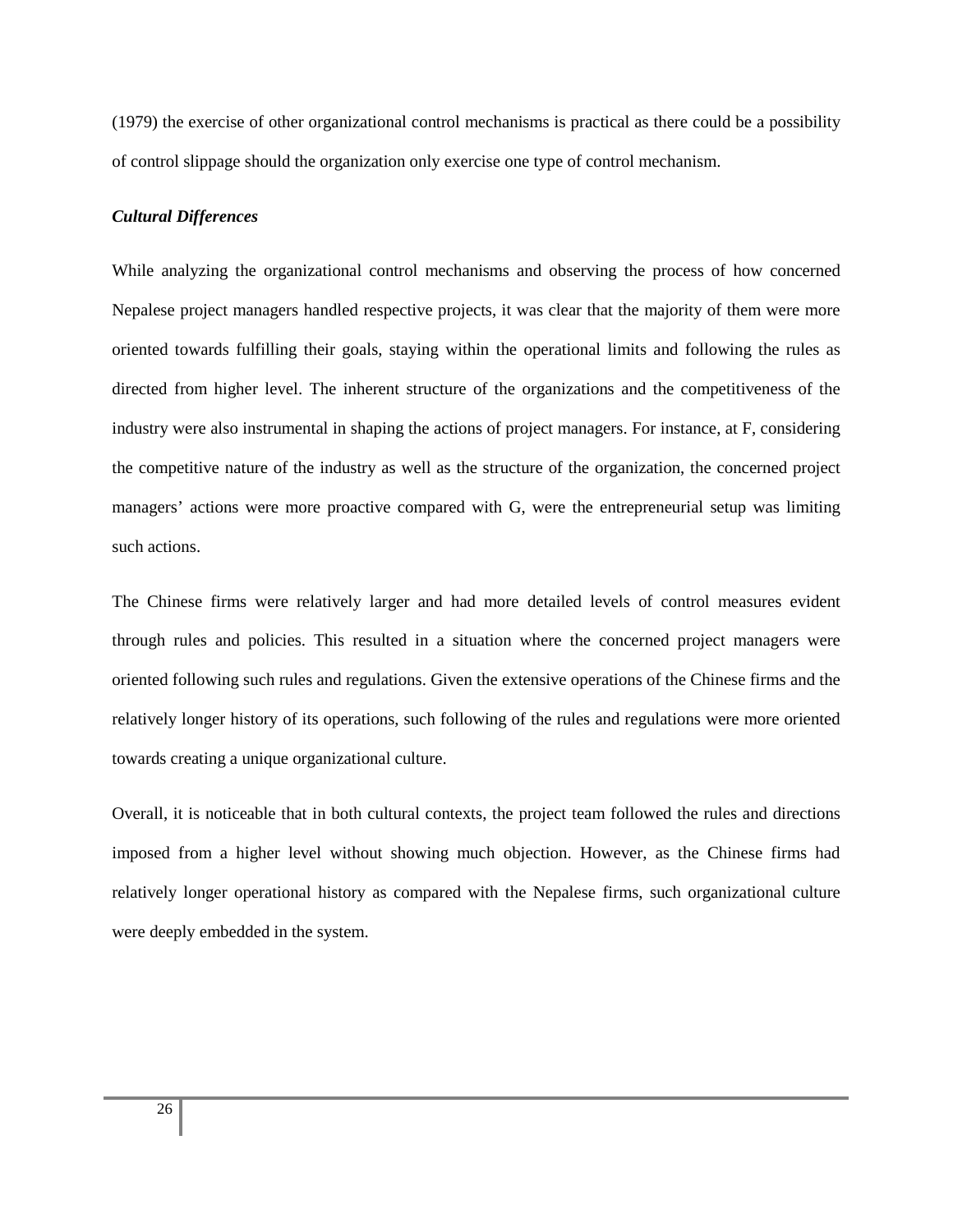#### **CONCLUSION**

This study addressed how organizational control mechanisms are exercised across various types of projects in non-project-based organizations. The framework of Nieminen and Lehtonen (2008) was used and assessed how the various tools functioned under different organizational control mechanisms in nine different projects grouped into four types. In order to carry forward our study the following propositions are explained in context to the findings revealed from our study:

P1 was supported, because various types of projects revealed varying degrees of organizational control mechanisms.

P2 was partially supported, because apart from the dominating control mechanism, the projects revealed all controlling mechanisms with varying degrees of intensity.

#### *Managerial Implications*

The following managerial implications are suggested:

- As most of the non-project based organizations select project teams from a functional unit, it is critical for the concerned management to select resources who can demonstrate particular skill sets as demanded by particular types of projects.
- Management should be aware of providing training to improve the skill sets required to handle specific types of projects. For instance, teambuilding exercises would be more suitable in *Type IV* projects, while technical skill sets are crucial for *Type I* projects.
- While the performance of the projects is linked to the reward system, as identified in some cases, factors encouraging specific control mechanisms should also be exercised. For instance, in *Type III* projects, the reward system should encourage activities leading to take on self-control rather than solely the output of the work.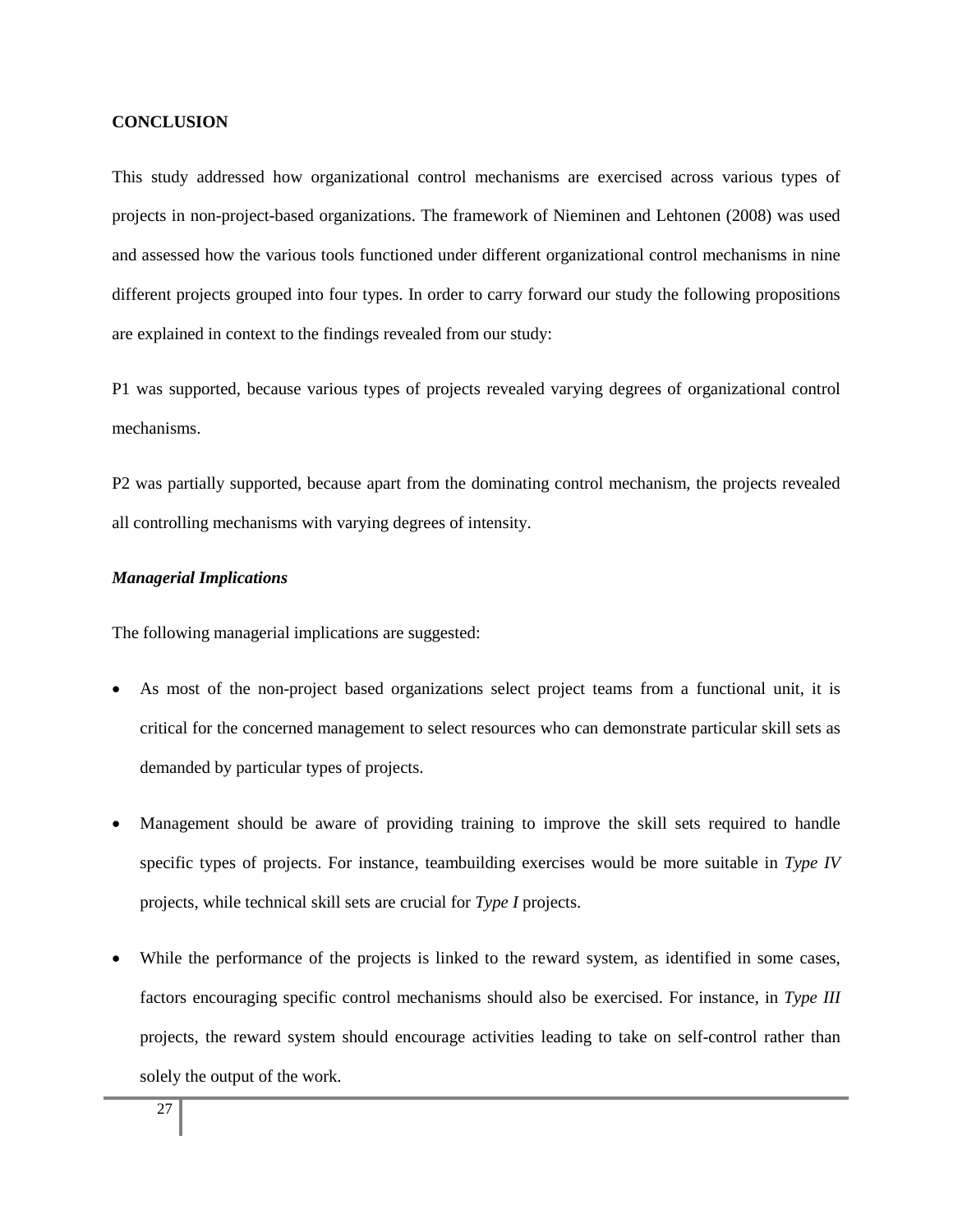• The management of the organization should also facilitate variety of organizational control mechanisms as per the different project types. For instance, in case of *Type III* and *Type IV* projects, management should allow more flexibility in delegating authority or providing support for selfcontrol or clan control to have a bigger say in such project types. While, in *Type I* projects, management can concentrate on effective outcome from the project.

#### *Theoretical Implications*

Based on our study on variations of organizational control mechanisms across different types of projects, four dominant organizational control mechanisms were identified in four different types of projects as defined by Turner and Cochrane (1993). Further, the application of organizational control mechanisms varied even within the same organization (in case of N1, N4 and N5). It indicates that exercise of organizational control mechanisms varies by project type.

Overall, the attempt to create a linkage between the organizational control mechanisms and projects types should contribute to further explore and develop on the suggested theoretical framework as depicted in *Figure 3.* 

The strengths of the study lies in its use of established theoretical frameworks to analyze the data collected. This is balanced by a relatively small sample size, which constitutes a limitation of the study. Generalizations from the results should be done carefully.

Even taking different projects from different countries (China and Nepal), the study was still able to draw similar patterns within the given project types regardless of the projects' origin and cultural context. Therefore it can be concluded that while exercising various organizational control mechanisms practitioners should consider the importance of differentiation of project types.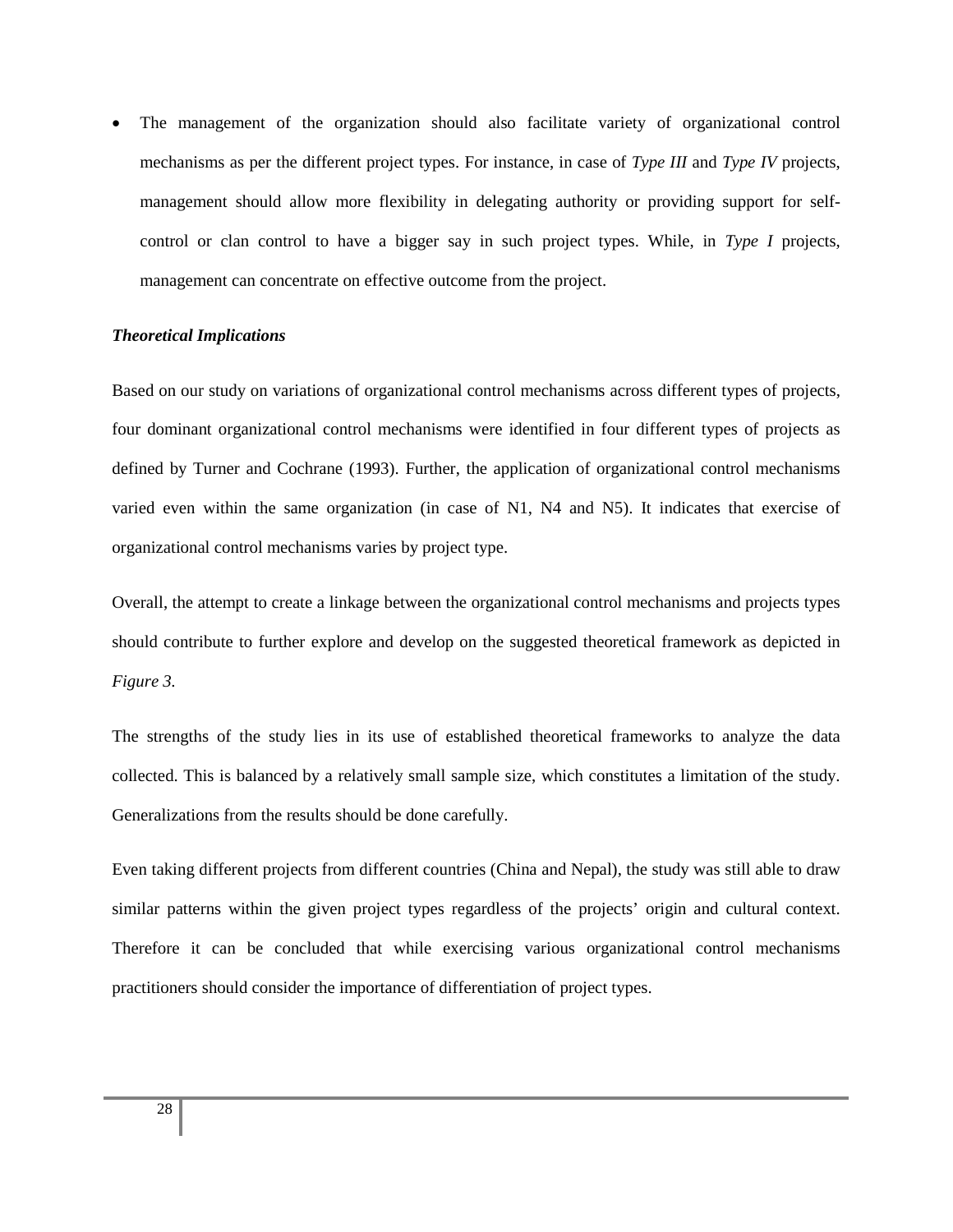#### **REFERENCES**

Aguilar, F. J. (1967). *Scanning the business environment.* New York: MacMillan.

APM. (2006). *Association of project management body of knowledge.* Buckinghamshire, UK: Association of Project Management.

Ashford, S. J., & Tsui, A. S. (1991). Self-regulation for managerial effectiveness: The role of active feedback seeking. *Academy of Management Journal , 34* (2), 251-280.

Atkinson, R. (1999). Project management: Cost, time and quality, two best guesses and a phenomenon, its time to accept tohter success criteria. *International Journal of Project Management , 17* (6), 337-342.

Bandura, A. (1977). Self-efficacy: Toward a unifying theory of behavioral change. *Psychological Review, 84* (2), 191-215.

Besner, C., & Hobbs, B. (2008). Project management practice, generic or contextual: A reality check. *Project Management Journal , 39* (1), 16-33.

Besner, C., & Hobbs, B. (2006). The perceived value and potential contribution of project management practices to project success. *Project Management Journal , 37* (3), 37-48.

Bresnen, M., Goussevskaia, A., & Swan, J. (2004). Embedding New Management Knowledge in Projectbased Organizations. *Organization Studies, 25*(9), 1535-1555.

Bredin, K. (2008). *Human resource management in project-based organisations: Challenges, changes and capabilities.* Linkoping: Linkoping University.

Bryde, D. J. (2003). Project management concepts, methods and application. *International Journal of Operations & Production Management , 23* (7), 775-793.

Carter, R. (1986). Project management. *Facilities , 4* (12), 4-7.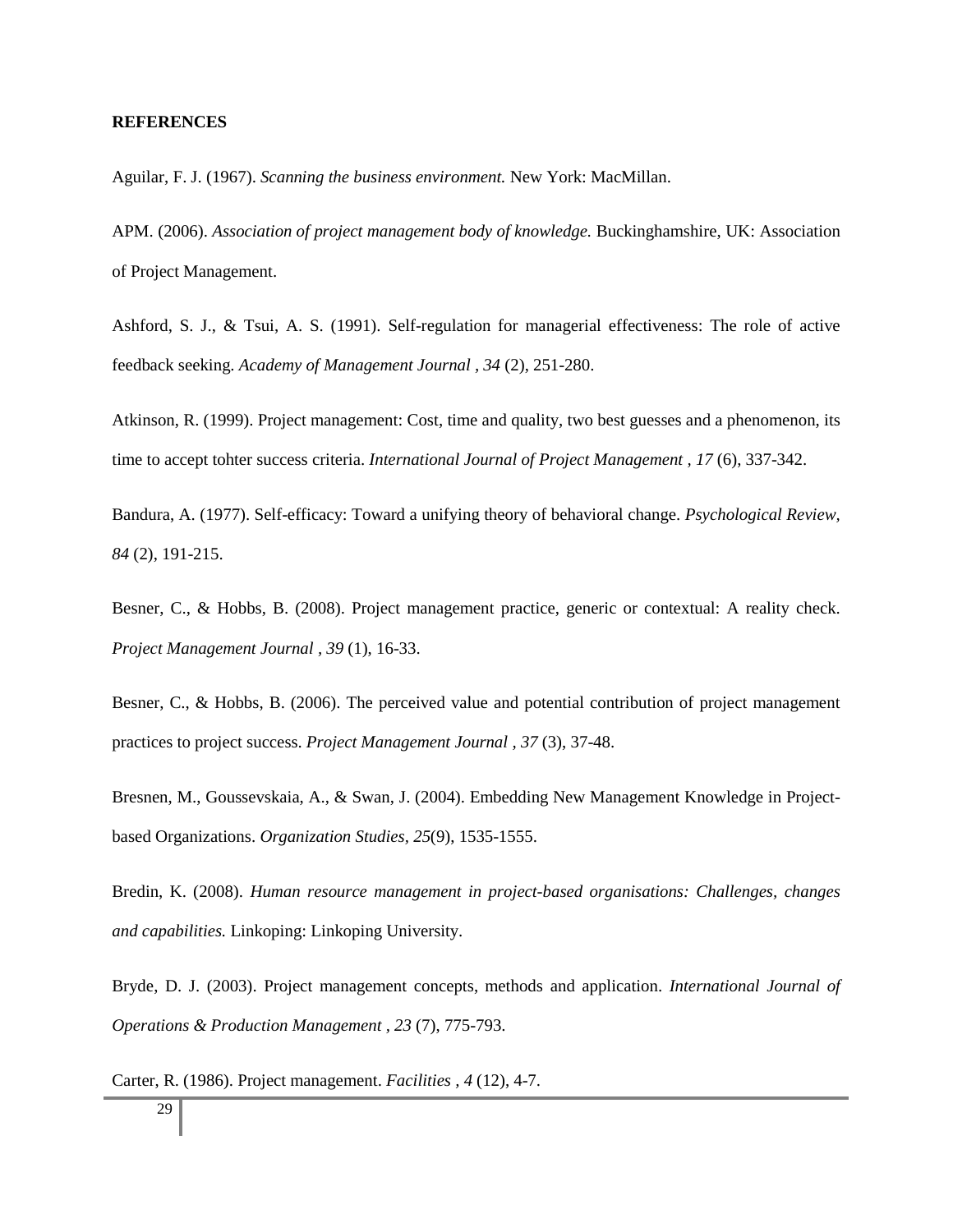Chen, P., & Partington, D. (2004). An interpretive comparison of Chinese and Western conceptions of relationships in construction project management work. *International Journal of Project Management , 22* (5), 397-406.

Crawford, L., Hobbs, B., & Turner, J. R. (2006). Aligning capability with strategy: Categorizing projects to do the right projects and to do them right. *Project Management Journal , 37* (2), 38-50.

Duncan, W. R. (1996). A guide to project management body of knowledge. Pennsylvania: Project Management Institute.

Dvir, D., Lipovetsky, S., Shenhar, A., & Tishler, A. (1998). In search of project classification: A nonuniversal approach to project success factors. *Research Policy , 27*, 915-935.

Erez, M., & Kanfer, F. H. (1983). The role of goal acceptance in goal setting and task performance. *Academy of Management Review , 8* (3), 454-463.

Fayol, H. (1949). *General and Industrial Management*. Pitman, London.

Gardiner, P. D. (2005). *Project management: A strategic planning approach.* Hampshire, UK: Palgrave.

Glaser, B. G., & Strauss, A. L. (1967). *The discovery of grounded theory: Strategies for qualitative research*. Chicago: Aldine Publishing Company.

Hauc, A., & Kovac, J. (2000). Project management strategy implementation: Experiences in Slovenia. *International Journal of Project Management , 18* (1), 61-67.

Hillson, D. (2003). Assessing organisational project management capability. *Journal of Facilities Management , 2* (1), 298-311.

Hobday, M. (2000). The project-based organisation: An ideal form for managing complex products and systems? *Research Policy , 29*, 871-893.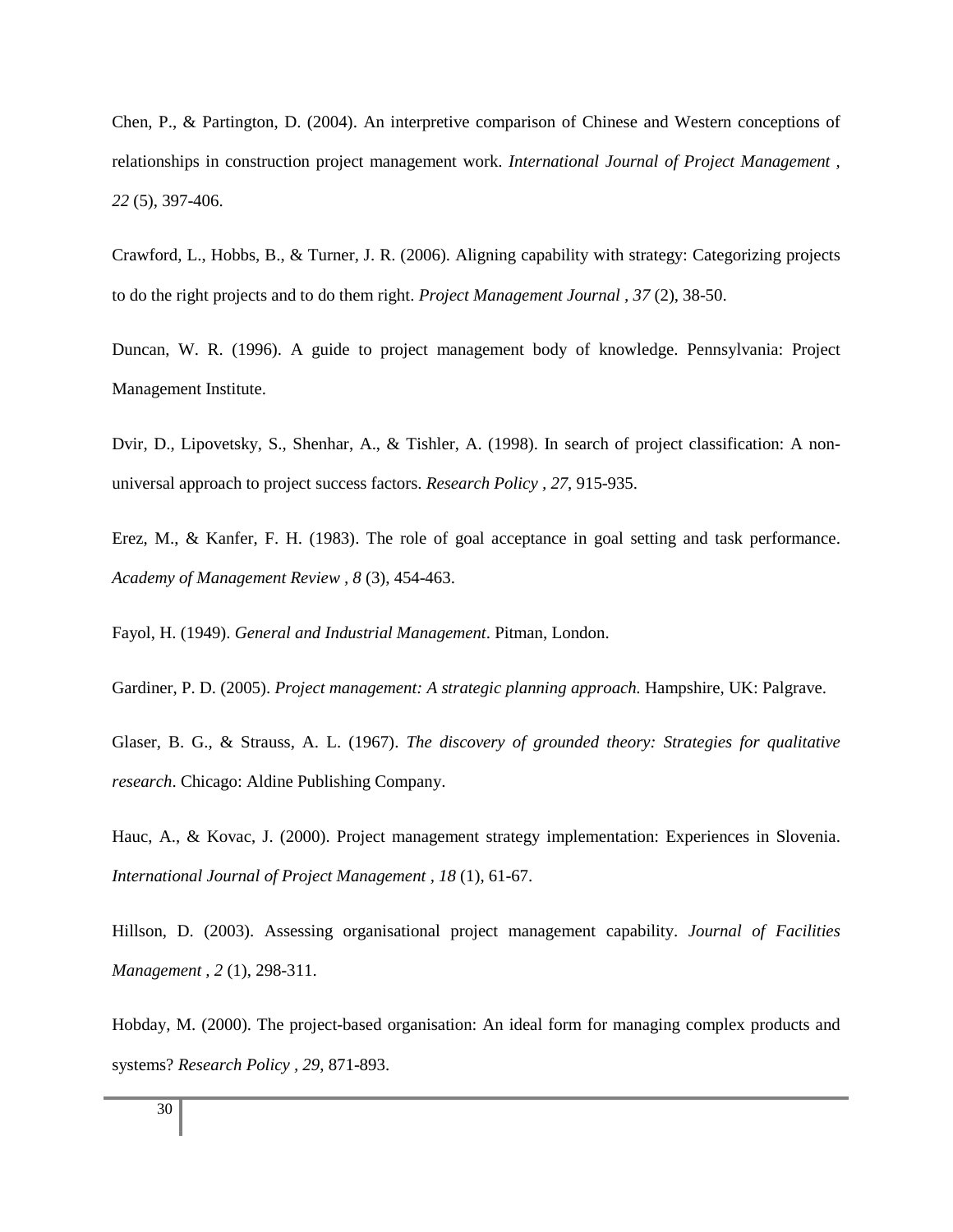Jugdev, K., & Müller, R. (2005). A retrospective look at our evolving understanding of project success. *Project Management Journal , 36* (4), 19-31.

Kerzner, H. (1995). *Project management: A systems approach to planning, scheduling and controlling.* New York: Van Nostrand Reinhold.

Kirsch, L. J. (1996). The management of complex tasks in organizations: Controlling the systems development process. *Organization Science , 7* (1), 1-21.

Kloppenborg, T., & Opfer, W. (2002). The current state of project management research: Trends, interpretation, and predictions. *Project Management Journal , 33* (2), 5-18.

Leifer, R., & Mills, P. K. (1996). An information processing approach for deciding upon control strategies and reducing control loss in emerging organizations. *Journal of Management , 22* (1), 113-137.

Lundin, R. A., & Söderholm, A. (1995). A theory of the temporary organization. *Scandinavia Journal of Management , 22* (4), 437-455.

Luthans, F., & Davis, T. R. (1979). Behavioral self-management - The missing link in managerial effectiveness. *Organizational Dynamics , 8* (Summer), 42-60.

Manz, C. C., & Sims, H. P. (1987). Leading workers to lead themselves: The external leadership of selfmanaging work teams. *Administrative Science Quarterly , 32*, 106-128.

Meredith, J. R., & Mantel, S. J. (2000). *Project management: A managerial approach.* New York: John Wiley & Sons, Inc.

Mills, P. (1983). Self-management: Its control and relationship to other organizational properties. *Academy of Management Review , 8*, 445-453.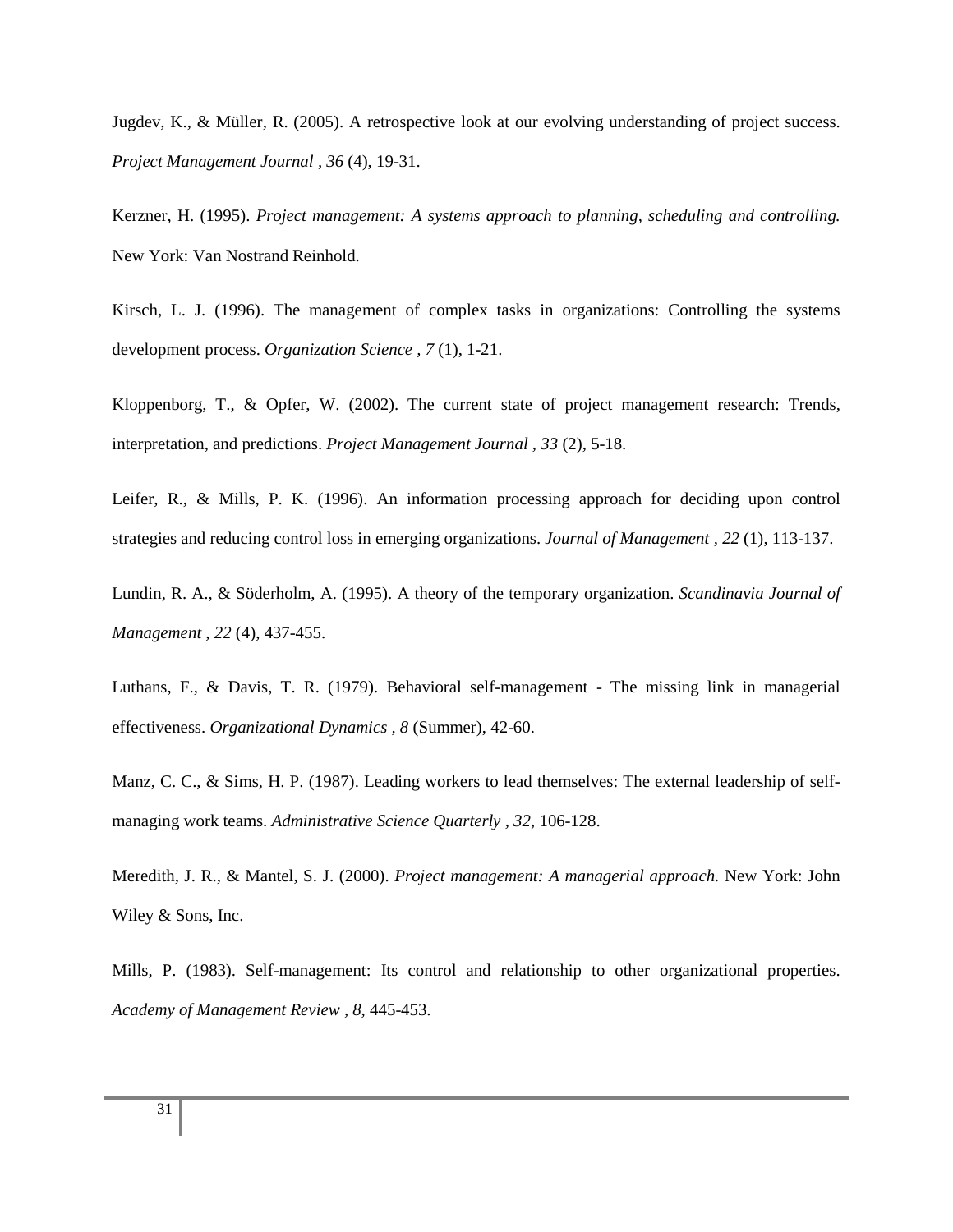Müller, R. (2003). *Communication between IT project managers and sponsors in buyer-seller relationshps .* USA: Universal Publishing.

Müller, R. (2009). *Project Governance.* Aldershot, UK: Gower Publishing.

Müller, R., Spang, K., & Özcan, S. (2009). Cultural Differences in Decision Making in Project Teams. *International Journal of Managing Projects in Business, 2*(1), 70 - 93.

Müller, R., & Turner, J. R. (2005). The impact of principal-agent relationship and contract type on communication between project owner and manager. *International Journal of Project Management , 23* (5), 398-403.

Müller, R., & Turner, J. R. (2007). Matching the project manager's leadership style to project type. *International Journal of Project Management , 25* (1), 21-32.

Nieminen, A., & Lehtonen, M. (2008). Organisational control in programme teams: An emperical study in change programme context. *International Journal of Project Management , 26* (1), 63-72.

Ouchi, W. G. (1979). A conceptual framework for the design of organizational control mechanisms. *Management Science , 25* (9), 833-848.

Ouchi, W. G. (1980). Markets, bureaucracies, and clans. *Administrative Science Quarterly , 25* (March), 129-140.

Ouchi, W. G. (1977). The relationship between organizational structure and organizational control. *Administrative Science Quarterly , 22*, 95-113.

Ouchi, W. G. (1978). The transmission of control through organizational hierarchy. *Academy of Management Journal , 21* (2), 173-192.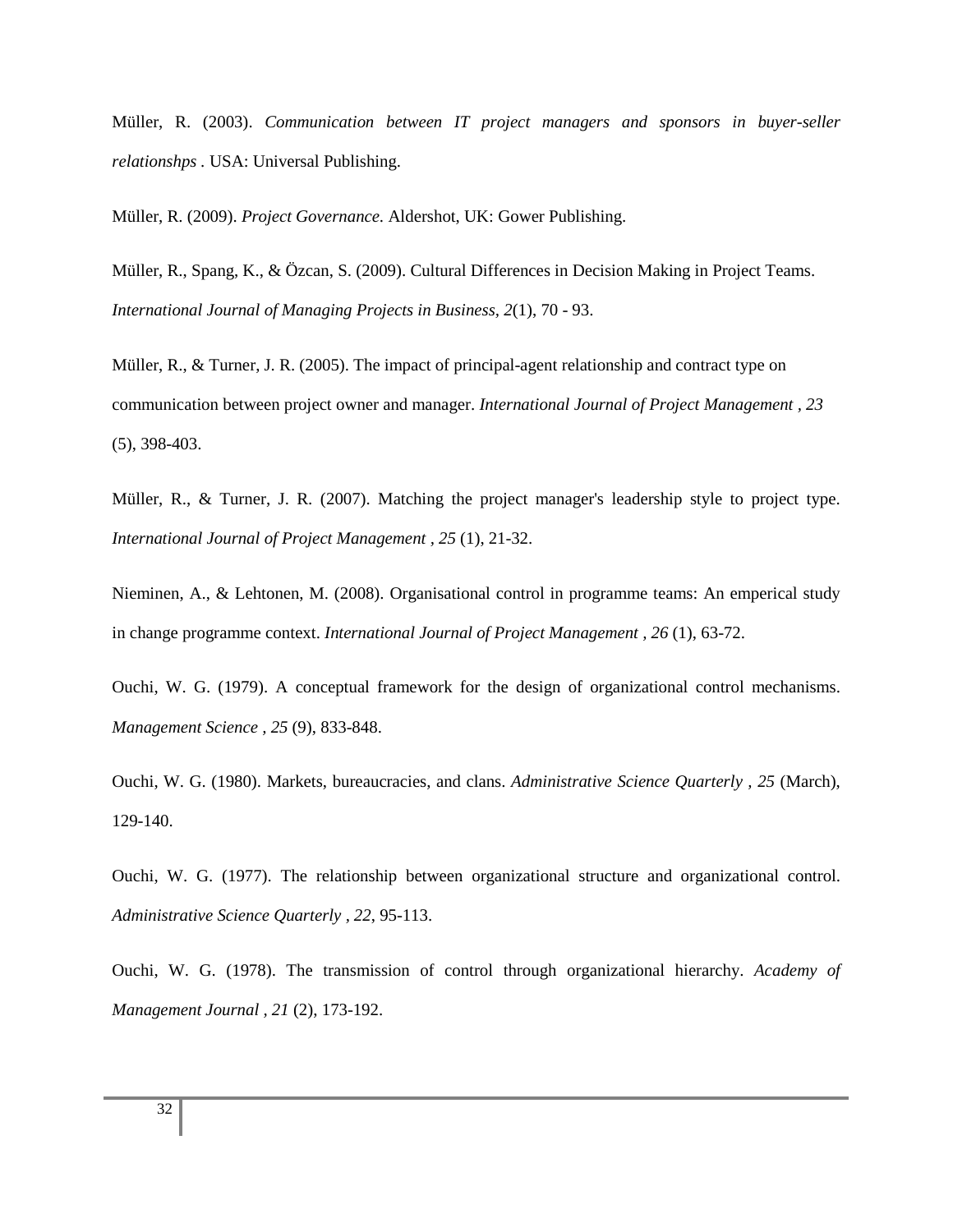Pant, D. P., Allinson, C. W., & Hayes J. (1996). Transferring the western model of project organization to a bureaucratic culture: The case of Nepal. *International Journal of Project Management , 14* (1), 53-57.

Payne, J. H., & Turner, J. R. (1999). Company-wide project management: The planning and control of programmes of projects of different type. *International Journal of Project Management , 17* (1), 55-59.

Pinchot, G., & Pellman, R. (1999). *Intrapreneuring in action: a handbook for business innovation.* San Francisco, California: Berrett-Koehler.

PMI. (2004). *A guide to the project management body of knowledge.* Pennsylvania: Project Management Institute.

Reiss, G. (1998). *Project management demystified: Today's tools and techniques.* London: E & FN Spon.

Remenyi, D., Williams, B., Money, A., & Swartz, E. (2005). *Doing research in business and management.* London: SAGE Publication.

Rogers, E. M. (1983). *Diffusion of innovations.* New York: Free Press.

Rozenes, S., Vitner, G., & Spraggett, S. (2006). Project control: Literature review. *Project Management Journal , 37* (4), 5-14.

Saunders, M., Lewis, P., & Thornhill, A. (2007). *Research methods for business students.* Essex, UK: Pearson Education Limited.

Schelling, T. C. (1978). Egonomics, or the art of self-management. *Amercian Economic Review , 68* (2), 290-294.

Shenhar, A. J. (2001). One size does not fit all projects: Exploring classical contingency domains. *Management Science , 47* (3), 394-414.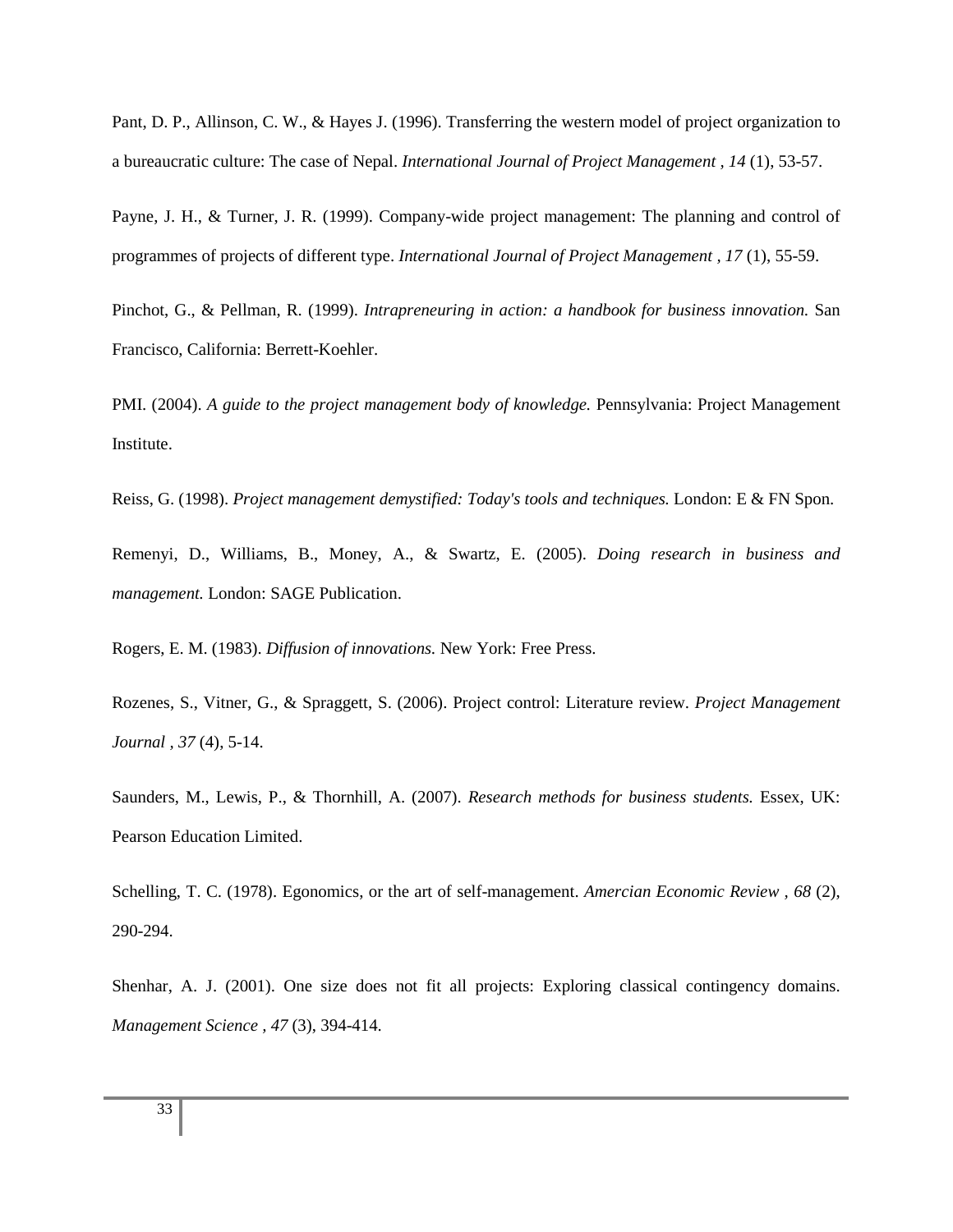Shenhar, A. J., & Dvir, D. (1996). Toward a typological theory of project management. *Research Policy , 25*, 607-632.

Soderlund, J. (2005). Developing project competence: Empirical regularities in competitive project operations. *International Journal of Innovation Management , 9* (4), 451-480.

Stankevičienė, J., Šedžiuvienė, N., Vveinhardt, J., & Mitkuvienė, D. (2007). Data management in mordern organization: The aspect of project designing. *Engineering Economics, 1* (51), 91-102.

Thamhain, H. J. (2004). Linkages of project environment to performance: Lessons for team leadership. *International Journal of Project Management , 22*, 533-544.

Thomas, C. (1990). Project management: A necessary skill? *Industrial Management & Data Systems , 90* (6), 17-21.

Turner, J. R. (1999). *The handbook of project-based management: Improving the processes for achieving strategic objectives.* London: McGraw-Hill.

Turner, J. R., & Cochrane, R. A. (1993). Goal-and-methods matrix: Coping with projects with ill defined goals and/or methods of achieving them. *International Journal of Project Management , 11* (2), 93-102.

Turner, R. J., Grude, K. V., & Thurloway, L. (1996). *The project manager as change agent: Leadership, influence and negotiation.* Berkshire, UK: McGraw-Hill Publishing Company.

Turner, J. R., & Keegan, A. (2001). Mechanisms of governance in the project-based organization: Roles of the broker and steward. *European Management Journal, 19*(3), 254-267.

Turner, J. R., & Müller, R.. (2003). On the nature of the project as a temporary organization. *International Journal of Project Management , 21* (1), 1-8.